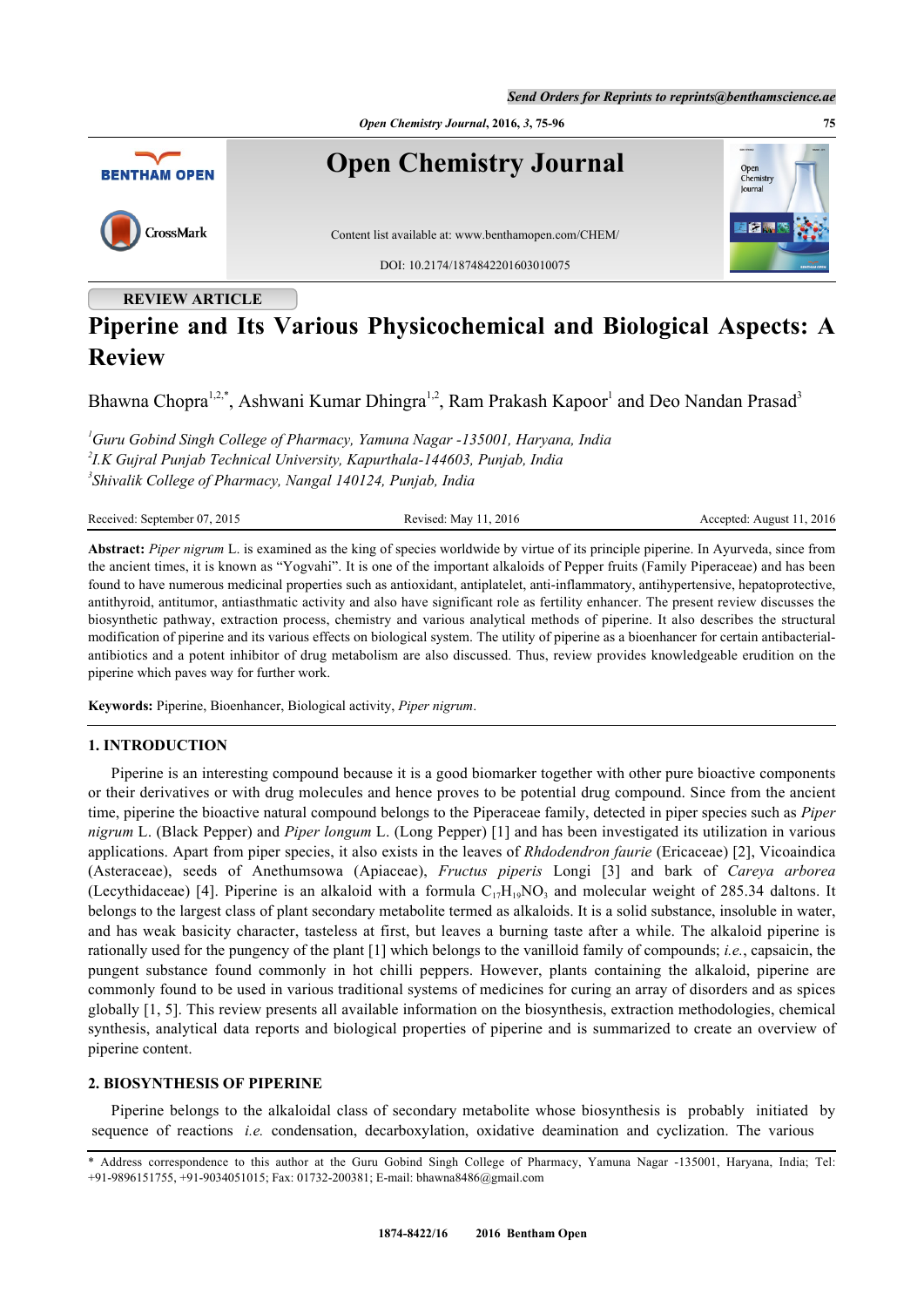investigation suggests that biosynthetic pathway enroute to piperine would involve the amino acid precursor L-lysine. The whole biosynthetic process involves two steps. Step 1 primarily occurs through condensation reaction involving Nheterocycle piperidine and thioester piperoyl- CoA, which provides the group-transfer potential required in the reaction (Fig. **[1b](#page-4-0)**) [\[6](#page-13-4)]. The N-heterocycle piperidine generates from the decarboxylation of amino acid L-lysine in the presence of pyridoxal phosphate (PLP) to cadaverine, which go through oxidative deamination directly by the enzyme diamine oxidase to yield an amino aldehyde. Then this amino aldehyde further put up cyclization to give the imine, Δ1 piperideine, which further reduces to piperidine (Fig. **[1a](#page-4-0)**) and then this generated piperidine reacts with piperoyl-CoA (step 2) to give piperine [[7](#page-13-5)]. However, this propose mechanistic study has not been proven yet; therefore, various enzymatic studies based on the biosynthesis of analogous compounds such as coumaroylagmatine[[8](#page-13-6), [9](#page-13-7)] and feruloyltyramine [\[10,](#page-13-8) [11\]](#page-13-9) were carried out, which presents clear evidence that the formation of such type of acid amide linkages can be met *via* intermediate acyl-CoA derivatives.



**Fig. (1).** (**a**) Biosynthesis of Piperidine from L-Lysine (**b**) Reaction catalysed by piperidine piperoyltransferase from *Piper nigrum*.

In case of concerning the biosynthesis of natural alkaloid piperine, the two major requirements are successfully fulfilled by the preparation of piperoyl-CoA [[12\]](#page-13-10) and by this discovery it was demonstrated that a new acyltransferase obtained from the shoots of *Piper nigrum* is capable to synthesize appreciable amount of piperine in the presence of piperoyl-coenzyme A and 2 piperidine and thus represent a potential enzymatic source [\[13\]](#page-13-11). Various studies provides information regarding the reaction rate while using different substrates and minor reaction rates are observed with bases like pyrrolidine and 3-pyrroline where as other related heterocyclic nucleus like pyridine, pyrrole, tetrahydropyran *etc*. are not accepted as good substrates.

## **3. EXTRACTION TECHNOLOGIES**

Piperine is a pungent natural alkaloidal product and secondary metabolite extracted from the plant of the genus Piper. It is an obtained or isolated from the oleoresin of *P. nigrum* or *P. longum*. Various extraction methodologies were employed to isolate the piperine which depend upon the scale and as well as the purpose of the product and operation. Maceration or Soxhlet extraction of fruit powder with polar organic solvents obtains dark-brown oily substance, which on fractionation by column chromatography using hexane and diethylether (1:2) as mobile phase gives piperine and related amides [[14](#page-13-12)] (Figs. **[2](#page--1-0)** and **[3](#page--1-0)**). Pure piperine can also be obtained by supercritical fluid extraction, followed by crystallization from ethanol [[3](#page-13-1), [15\]](#page-13-13). However, Supercritical fluid extraction of Pepper generally requires high rate of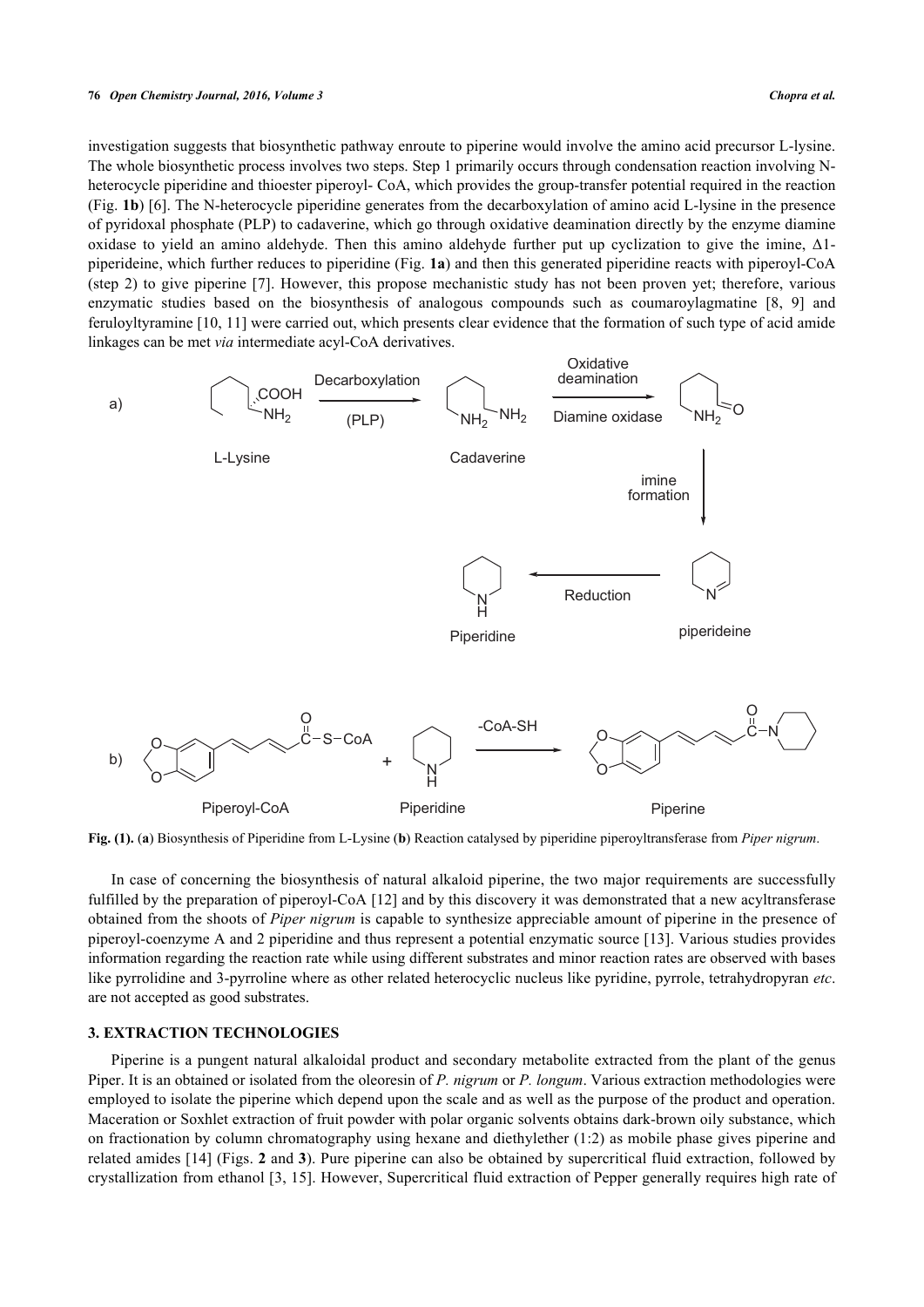pressures and temperatures and helpful in consuming the reduce amount of solvent. In addition, the molecule gains an important position in today's discovery programme and it is being tempted by the people to be developed or isolated in its purest form by employing newer green technologies: using microwave [\[16](#page-13-14)] and by hydrotropic solubilisation [\[17](#page-13-15)], so that it can be directly used medicinal preparations without any further processing. Furthermore, piperine like compounds from Piper species have been extensively isolated, fractionated and identified by employing High performance liquid chromatography [\[18](#page-13-16), [19\]](#page-13-17). It is also reported in literature that previously developed methods measures the plasma as well as tissue levels of piperine in animals [[20](#page-13-18), [21](#page-13-19)]. In recent years, piperine content can be detected upto nanogram/pictogram level using HPLC as well as HPTLC methods [\[22](#page-13-20) - [24](#page-13-21)].



Climbing vine of P. nigrum;

Green mature berries of P. nigrum;

Black, white and green fruits





**Fig. (2).** Brief outline of obtained piperine.

## **4. CHEMICAL SYNTHESIS OF PIPERINE AND RELATED COMPOUNDS**

Due to the most effective bioactive constituent, it received a potential greater interest in their synthesis so they can be employed as potential pharmaceuticals. Piperine exits as trans-trans isomer of 1-piperoyl piperidine. The above structure of piperine (Fig. **[4](#page--1-0)**) has been unambiguously confirmed by number of synthetic routes [\[25](#page-13-22) - [32](#page-14-0)]. Piperine can be stereo selectively synthesize by Horner- Wadsworth-Emmons Reaction (Fig. **[5](#page--1-0)**). Preparation of piperine involves reaction of phosphonate ester of methyl-4-bromo-2-butenoate and piperonal in the presence of sodium methoxide. This generates the phosphate carbanion which further undergoes a Wittig type reaction to form the trans alkene, methylpiperate {(E, E)-5-(3, 4-methylenedioxyphenyl)-2,4- pentadienoate}. Thus, reaction of methyl piperate with piperidine in the presence of sodium methoxide and methanol gives piperine [[33\]](#page-14-1). A more recent preparation of piperine analogues is given by Schobert which utilizes intermolecular three component reaction between aldehydes (alkyl or aryl), amines (1° or 2°) and ketenylidenetriphenylphospharane (Fig. **[6](#page--1-0)**) [[34](#page-14-2)]. Apart from this, various amide analogues of piperine were synthesized by using substituted aromatic aldehydes[[35\]](#page-14-3) which generally undergoes alkaline hydrolysis in presence of ethanol and provides the basic units such as piperidine, pyrollidine or isobutyl amine and their corresponding acids such as piperic acid or piperylinic acid or guineensic acid, depending on the nature of the carbon chain of the respective amide [[36,](#page-14-4) [37\]](#page-14-5).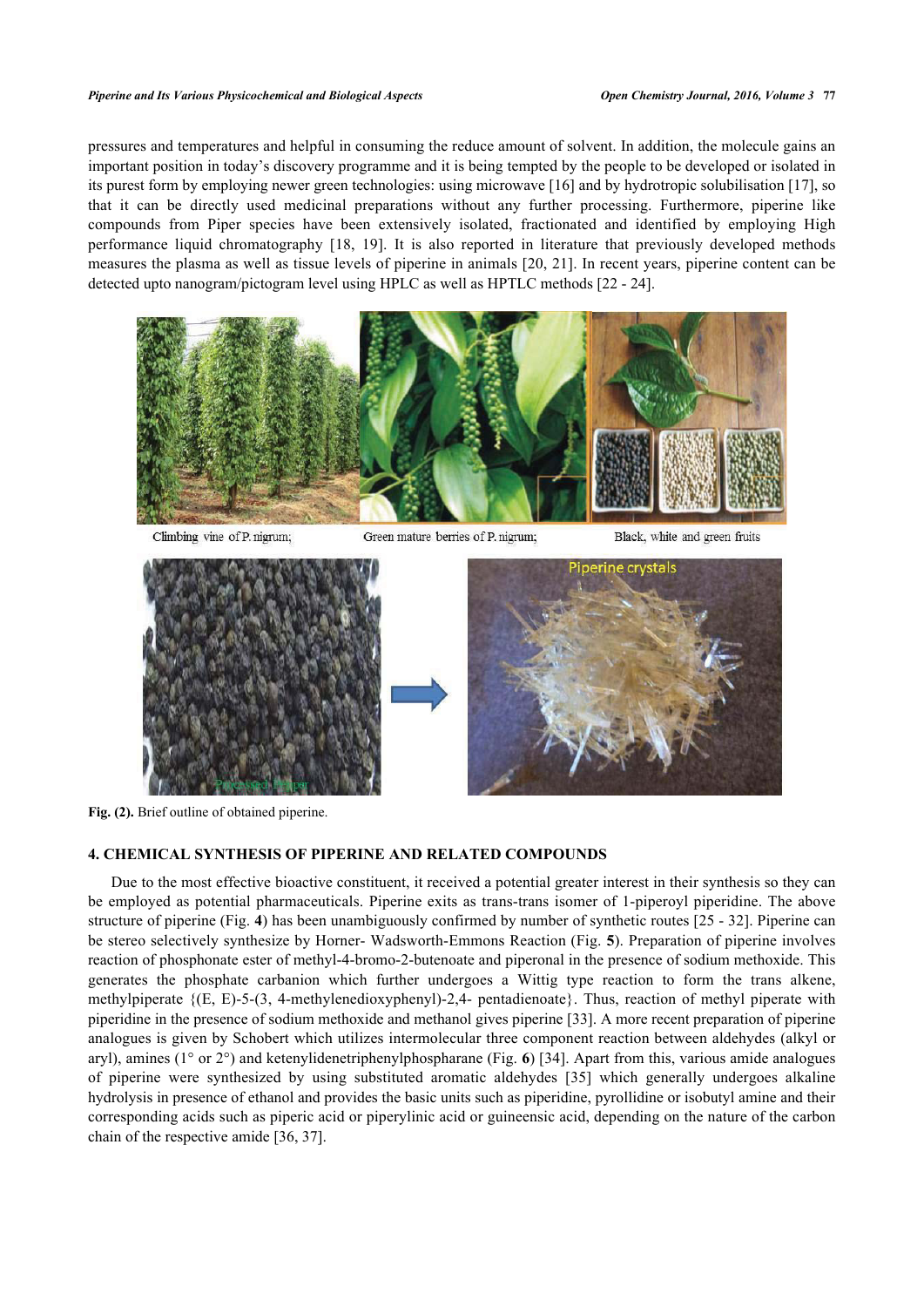

**Fig. (4).** Structure of Piperine.

#### **5. ANALYTICAL METHODS AND TECHNIQUES FOR DETERMINATION OF PIPERINE**

O

From the commencement of any official pharmaceuticals analytical assay methods were included in compendia monographs with aim to characterize the drug molecule. In recent years, the assay methods in monographs include titrimetry, spectrometry, chromatography, electrophoresis and other analytical methods can be seen in literature. An analytical method plays an important role from the stage of drug development to marketing. Thus, in the field of pharmaceutical research, the analytical investigation of any active constituent, intermediates, drug products, drug formulations, degradation product and biological samples is very important. Considering these analytical principles, chemical degradation, transformation, analyses by spectroscopic methods have been extensively useful in the characterization of piperine analogues. Thus, in case of amides which possess full unsaturation in their hydrocarbon chain or partly saturated hydrocarbon chain which possess an  $\alpha$ , β- unsaturated amide carbonyl chromophore. It was observed that the IR spectrum displays absorption bands at 1650 (α,β-unsaturated amide carbonyl), 1605 (conjugated trans CH=CH), 1000 (styryl bond) and 925 (methylenedioxy group), while the perhydro- and the Δ β, γ -dihydropiperine and related amides lack the band at about 1605 [\[38](#page-14-6)]. The typical <sup>1</sup>H spectroscopic analysis of piperine analogs by NMR, UV, MS fragmentation had been extensively reported and discussed by a number of workers in the past few decades. The <sup>1</sup>H NMR signals are reported in low and as well as in high field region. Both the regions shows significant peaks at chemical shift value of 6.25, 6.65-7.65 for ethylenic and aromatic protons and at chemical shift value at 5.96 for methylenedioxy protons, as recorded for piperlonguminine, piperine, wisanine, trichostachine and sylvatine [[37,](#page-14-5) [39](#page-14-7), [40\]](#page-14-8). The UV absorption peaks for piperine type chromophore is at 250, 304, 378 nm irrespective of the aliphatic amino moiety such as piperine and piperlonguminine which display identical UV characteristics. However, tetrahydropiperine and its analogues have absorption peak at 232 and 285 nm which are very close to 3, 4 methylenedioxybenzenes[[38,](#page-14-6) [40\]](#page-14-8).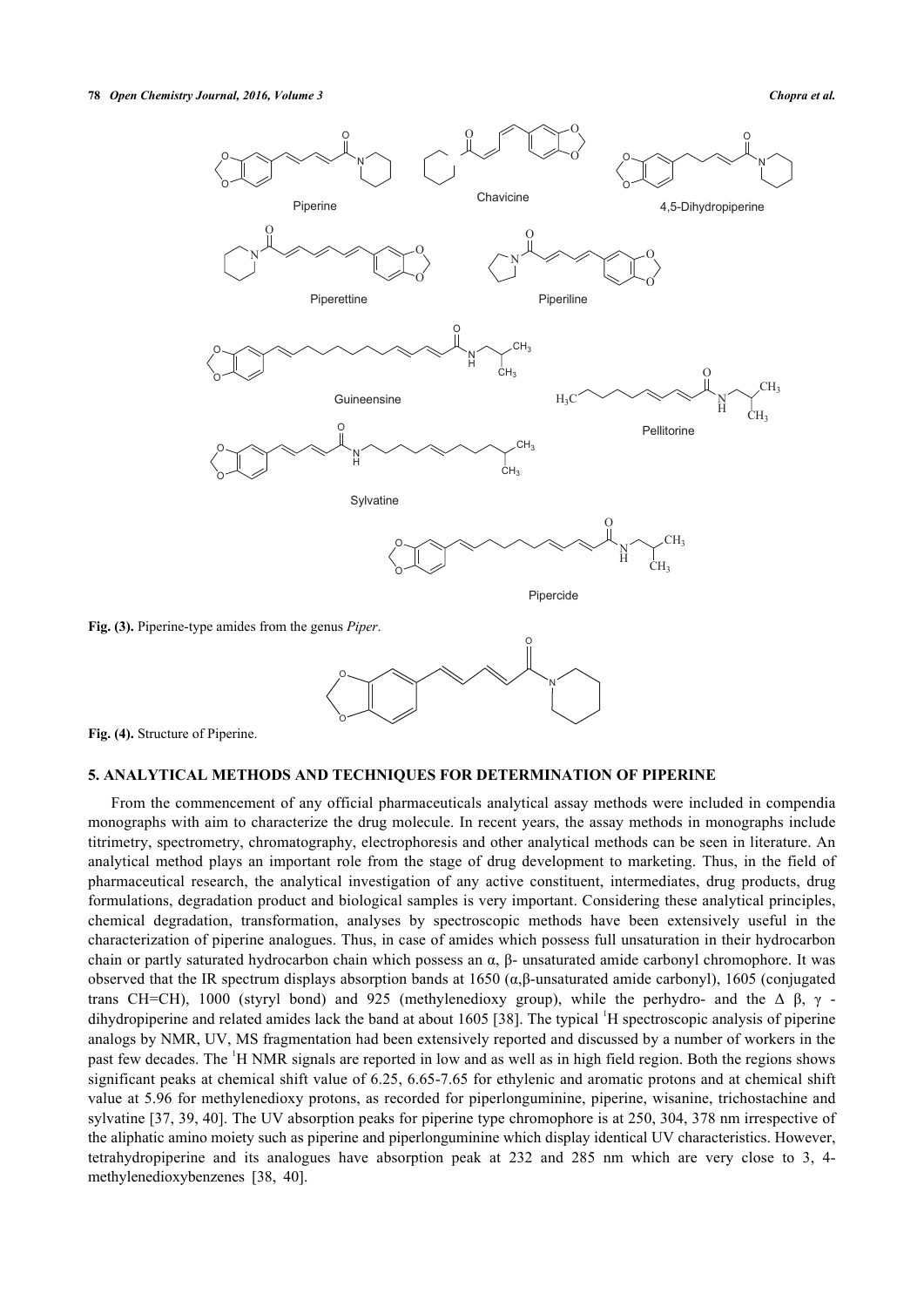



**Fig. (6).** Three-component reaction between aldehydes, amines and ketenylidenetriphenylphosphorane.

The mass spectra of piperine analogs, including piperine, sylvatine, trichostachine, piperlonguminine were shows M<sup>+</sup> at 201 (C-N bond), 135 (formation of methylene dioxy tropylium ion) and the base peak at 173 and 172 representing loss of -CO (28) from m/e 201 which is followed by the loss of a hydrogen atom, respectively (Fig. **[7](#page--1-0)**) [\[36](#page-14-4), [41](#page-14-9)]. Thus, to differentiate the conjugation and non-conjugation of the aromatic ring with the amide carbonyl function present in piperine and related amides is characterized by IR and UV absorptions and in the MS fragmentation patterns (Table **[1](#page-4-1)**). This is exemplified by the reported spectral data for guineensine and sylvatine that the peak at m/e 161 is for guineensine and related Piper amides, but does not for sylvatine and piperine (Table **[1](#page-4-1)**), (Fig. **[7](#page--1-0)**) [[40,](#page-14-8) [42\]](#page-14-10).

<span id="page-4-1"></span>

|  |  |  |  | Table 1. UV, IR, MS spectral data for guineensine and sylvatine. |  |
|--|--|--|--|------------------------------------------------------------------|--|
|  |  |  |  |                                                                  |  |

<span id="page-4-0"></span>

| Compounds                             | UV spectral data       |     |      |                           |      |     |            |           |      |  |      |      |     |  |
|---------------------------------------|------------------------|-----|------|---------------------------|------|-----|------------|-----------|------|--|------|------|-----|--|
| Guineensine<br>$\lambda$ max(Ethanol) |                        |     |      | 214                       |      |     | 261        |           |      |  | 302  |      |     |  |
|                                       | Log C                  |     |      |                           | 4.15 |     |            | 4.92      |      |  |      | 3.81 |     |  |
| Sylvatine                             | $\lambda$ max(Ethanol) |     |      | $\blacksquare$            |      |     | 259        |           |      |  | 304  |      |     |  |
|                                       | Log C                  |     |      |                           |      |     |            | 4.69      |      |  |      | 3.97 |     |  |
|                                       |                        |     |      | IR spectral data $(cm-1)$ |      |     |            |           |      |  |      |      |     |  |
| Guineensine                           |                        |     | 3300 | 1655                      | 1630 |     |            | 1605      | 1545 |  | 1000 | 965  | 925 |  |
| Sylvatine                             |                        |     | 3279 | $\overline{\phantom{0}}$  |      | ۰   |            | 1605<br>٠ |      |  | 1000 | ۰    | 922 |  |
| $MS$ fragment mass ions $(m/e)$       |                        |     |      |                           |      |     |            |           |      |  |      |      |     |  |
| Guineensine                           | $383(M^{+})$           | 248 |      | 161                       |      |     | 135<br>131 |           | 103  |  |      |      |     |  |
| Sylvatine                             | $383(M^{4})$           | 201 |      | 173                       |      | 172 |            |           | 171  |  |      |      |     |  |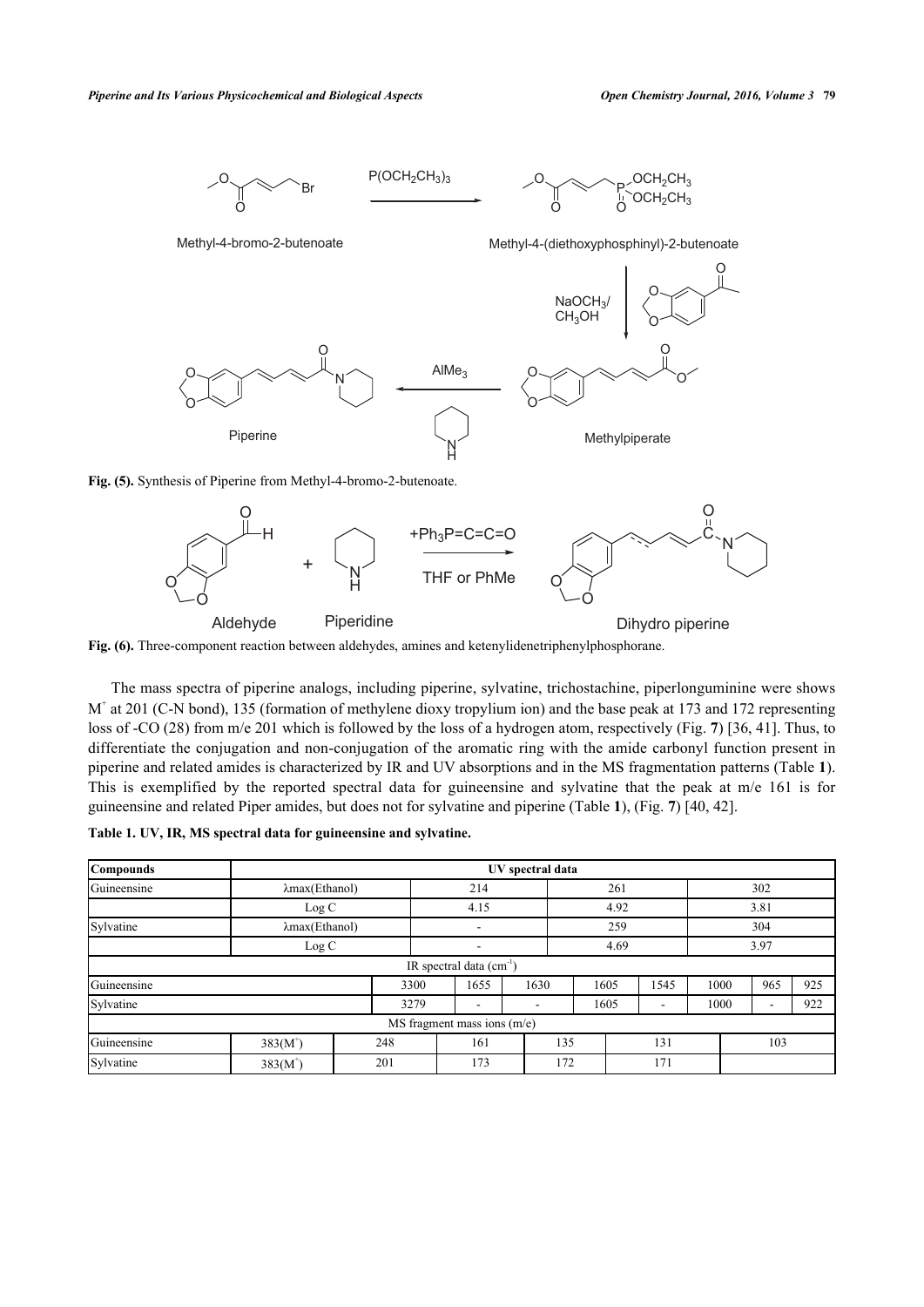

m/e 161

**Fig. (7).** MS fragmentations of sylvatine (**a**) and a guineensine-type amide (**b**).

Piperine content was also estimated and quantified by UV spectrophotometry, TLC –UV Densitometry, HPTLC and HPLC. Mukherjee *et al.*, observed the presence of piperine content by HPLC in fruits of *P. nigrum* and *P. longum* was 3-6% and 0.6-1.6%. In the year 2005, Santosh *et al.* reports that content of piperine in fruit and root of *P. longum* was 0.879% and 0.31% and in fruit of *P. nigrum* was 4.5% by RP-HPLC. Hue *et al.* showed that the total yield of piperine was 0.79% by RP-HPLC technique 0.99% in thin root and 0.14% in the thick root ; 0.44% in the cortex and 0.29% cm in stele of root. The average count batches of pepper roots were in the range of 6.67 -6.77 mg-g. Hamrapurkar *et al.* reports that this alkaloid can be quantified with excellent accuracy with in short time period through HPTLC method. The accuracy values obtained to 98.57% in *P. nigrum* and 96.50% to 97.50% in *P. longum* [\[43](#page-14-11)].

#### **6. STRUCTURE ACTIVITY RELATIONSHIP OF PIPERINE AND ITS ANALOGS**

Piperine structure consists of: i) Methylenedioxyphenyl (MDP) ring. (ii) Side chain with conjugated double bonds. (iii) Basic piperidine moiety attached through carbonyl amide linkage to side chain and has possible number of conformers. Numerous researchers reports that the piperine helps in inhibiting both constitutive and inducible Cytochrome P450 (CYP)-dependent drug metabolizing enzymes. Total thirty eight analogs of piperine were prepared by carrying out modification into the phenyl nucleus, side chain and the basic moiety to study the effect of different types of moieties in analyzing the structure activity relationship. The prepared analogs were subjected to monooxygenase reactions namely AHH and MOCD, which results in inhibition of cytochrome P450 in rat microsomal fraction which was prepared from untreated, 3- ethylcholanthrene and phenobarbital treated rat liver *in vitro*.

As a result, it was also observed that inhibitory potential of the parent molecule is mostly lost with modification in any of the three components of piperine. The study concludes that if saturation is carried out in the side chain it results in significant enhanced inhibition of Cytochrome P450 while modifications in phenyl and basic moieties offered selective inhibition either inconstitutive or inducible CYP [[35\]](#page-14-3). In another study, a new series of piperine analogs were evaluated against human transient receptor potential cation channel subfamily V member 1 (TrpV1) expressed in HEK293 cells. The compound piperine founds to be good and strong activator for non- selective cation channel transient receptor potential vanilloid 1 (TRPV1), which in 1997 was identified and proved as the receptor for capsaicin. The receptor TRPV1 functions as to detect and regulate the body temperature. In addition, it provides sensation of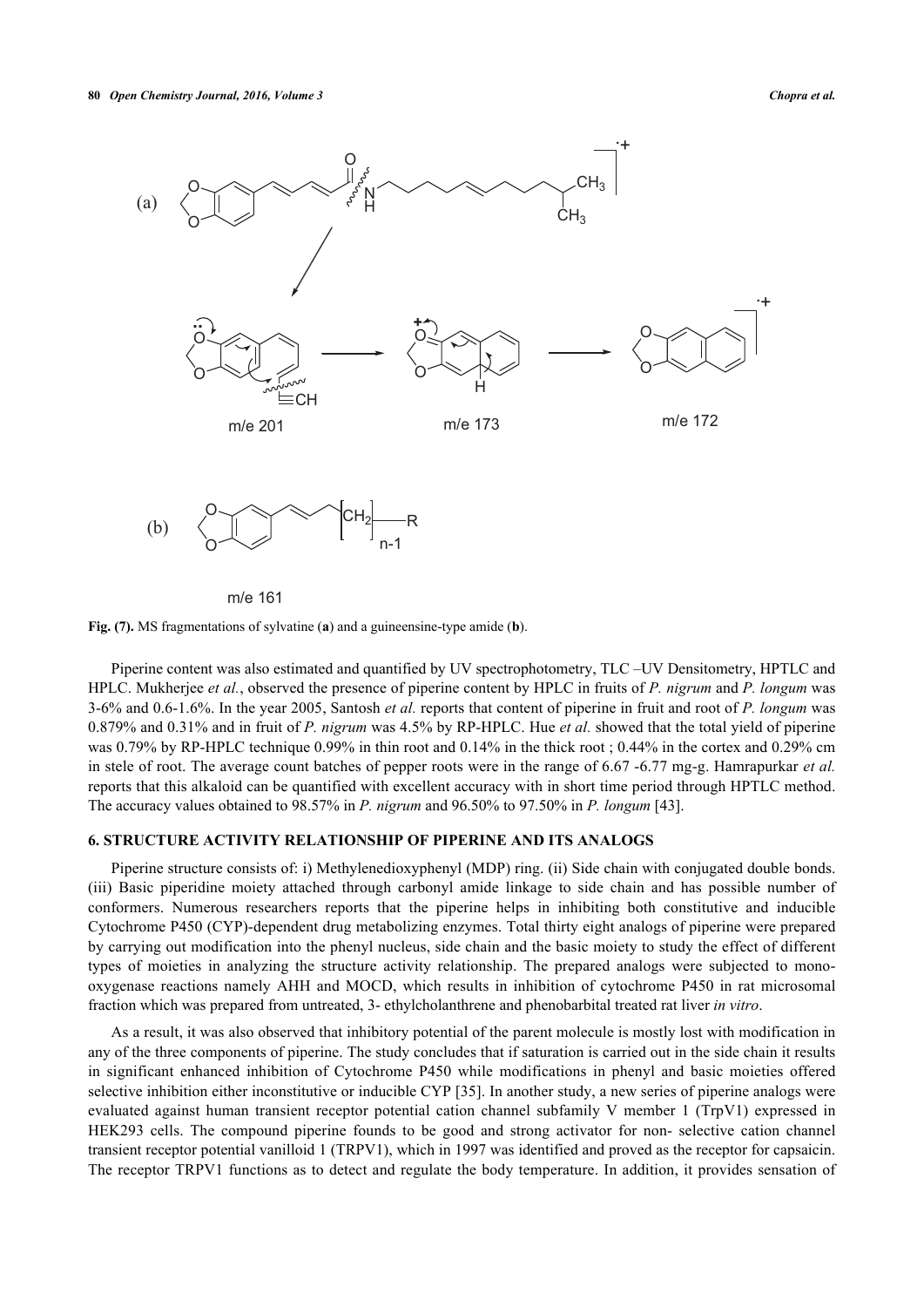scalding heat as well as pain. This study also concludes that the length of carbon chain in piperine amides effects the agonistic potential of the same where as structure changes in double bond and in stereochemistry of aliphatic chain of the prepared amides didn't effect or change the potency or efficacy which indicates the presence of high level of rigidity or planarity in the piperine molecule. It was also observed that the opening of methylenedioxy ring opening or change in the heterocyclic nucleus of the parent molecule, piperine reduces or abolishes the biological response. Furthermore, piperine amides which are inactive or doesn't possess any agonistic potential, which were further investigated for antagonist activity; did not display any activity [\[44](#page-14-12)].

Quantitative structure activity relationship (QSAR) analysis of new chemical entities obtained from natural and synthetic one has been performed in order to generate highly accurate model as inhibitors of effluxpump NorA for *Staphylococcus aureus*. To generate the model variables are selected by genetic function approximation method in Cerius 2.

Among them, various types of descriptors were considered; out of which partial negative surface area of the compounds, area of the molecular shadow in the XZ plane and heat of formation are important descriptors responsible for describing the activity of *S. aureus* NorA efflux pump inhibitors.

This theoretical approach indicates that on increasing the exposed partial negative surface area, the inhibitory activity of the compound also increases against NorA whereas on increasing the area of the molecular shadow in the XZ plane decreases the inhibitory activity. However, the model relates and explains the relationship between heat of formation and inhibitory potential but the generated model doesn't able to predict the activity of new compounds it only explains the important regions of the molecules quantitatively [\[45](#page-14-13)].

#### **7. BIOLOGICAL ACTIVITIES**

Piperine has a broad spectrum of biological properties, many of them have been confirmed by *in vivo* and *in vitro* studies. Piperine contains three major moieties or sites in their structure which are found to be responsible for various bioactivities. Thus, a brief description of some pharmacological activities is provided as best.

#### **7.1. Effects on CNS and Nerve Conductivity**

Earlier reports showed that both Pepper (Black and Long) have been used as nervine stimulants. Previous studies have shown that pepper can stimulate CNS activity in various experimental animals [\[46](#page-14-14) - [48](#page-14-15)]. The research concludes that piperine is responsible for the analeptic activity which may expressed through due to its effect on nerve impulse transmission in the brain stem. Recently, pharmacological action of piperine and capsaicin has been proved to be shown due to its interaction with various transmitters, *i.e.*, neuropeptides: substance P, neurokinins and calcitonin gene related peptide. These neurotransmittors are the agents of nerve transmission or communication present in various parts of the body [[49](#page-14-16) - [55\]](#page-15-0).

Interaction of piperine and capsaicin with nerve transmissions comes into existence due to various studies carried on recently discovered Vanilloid receptors [\[56](#page-15-1)]. Vanilloid receptors are generally known as the group of the receptors which are located in both central and peripheral nervous systems and can accept or bind them with naturally occurring compounds having the chemical structure similar to vanillin *e.g.* piperine, capsaicin and gingerols.

Vanilloid compounds like piperine bind to specific receptor sites which results in a decreasing the levels of transmitters of pain sensation such as substance P, and certain amino acids like glutamate and aspartate [\[56](#page-15-1)]. Kawada *et al.* in another study concludes that Piperine may also be involved in neuroregulation process by stimulating the secretion of catecholamine neurohormones, especially epinephrine [\[57](#page-15-2)]. It may also affect both CNS and peripheral nervous system function by altering or modifying the blood levels of some neurotropic and muscle relaxing compounds [\[58](#page-15-3), [59](#page-15-4)]. Piperine also potentiates barbiturate (hexabarbital) –induced sleeping time in various experimental animals [\[58](#page-15-3), [59](#page-15-4)].

It was equally effective in counter acting respiratory depressions induced by barbiturates in mongrel dogs [[60](#page-15-5)] when compared with known analeptic drugs such as metrazol and nikethamide. It was also observed that piperine had more prolonged action of reversing the respiratory depression induced either by morphine or by barbiturates. Another study shows that piperine posseess promising CNS action when it fed to rats decreases the pain perception relieving βendophins in brain [[61](#page-15-6)]. Recently, an interesting study shows that piperine was also effective in mood and cognitive disorder [[62\]](#page-15-7). Piperine and their derivatives showed anticonvulsant action which had been demonstrated in mice and rats [[63,](#page-15-8) [64\]](#page-15-9).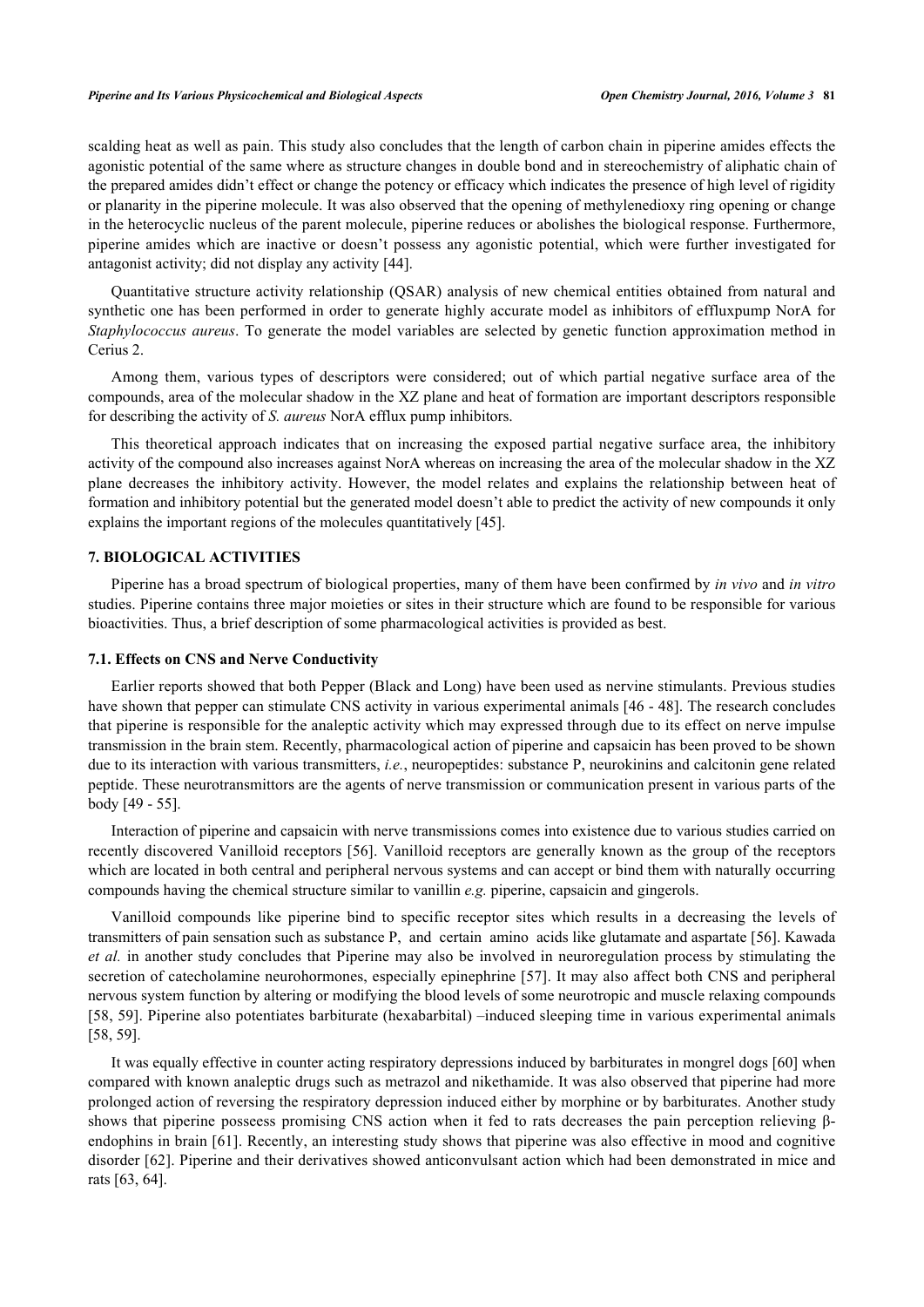#### **7.2. Antioxidant Property**

Piperine, naturally occurring spice component have good potential as antioxidant and hence utilized in nutritional and therapeutical preparations [\[65](#page-15-10), [66](#page-15-11)]. Piperine is used as co-adjuvant for both treating as well as preventing the aging process and its related conditions like atherosclerosis, hypertension, diabetes, tumors, obesity, and overweight, hypertriglyceridemia, hypercholesteromia, skin aging, alopecia, panniculopathia (cellulite), osteroporosis, cerebral aging (Alzheimer, Parkinson, senile dementia *etc*.) and loss of memory, stress, depression, menopausal syndromes and benign prostate hypertrophy [\[67\]](#page-15-12). Another study concludes that against diabetes induced oxidative stress can be protected with piperine treatment for 14 days using diabetes mellitus as a model of oxidative damage [[68\]](#page-15-13).

#### **7.3. Effect of Piperine on the GIT and Broncho-Pulmonary System**

Piperine promptly affects the nutrient absorption as well as the absorption of gastrointestinal xenobiotics by exerting the effect on intestinal, liver and tissue metabolism. It was, however, proven that piperine form polar complexes with xenobiotics and nutrients, thus act as a polar molecule. Hence the compounds have proper partitioning due to this they are able to cross the membrane barriors [\[69](#page-15-14), [70](#page-16-0)]. The studies also reports neuroregulation of the entire GI tract [[71](#page-16-1) - [73](#page-16-2)] was affected by piperine as it interacts directly with the intestinal epithelial layer which further affects the absorption of food, nutrients and drugs [[74,](#page-16-3) [75\]](#page-16-4). Piperine also inhibits the gastric emptying and GIT in rats and mice [\[76](#page-16-5), [77](#page-16-6)].

#### **7.4. Piperine and its role in the Metabolism of Xenobiotics in the Liver**

Bioenhancers are drug facilitators which itself don't show any drug activity, but when given in combination it enhances the activity of drug molecules which includes: a) increasing the bioavailability of the drug molecule across the membrane. b) Potentiating the drug molecule by conformational interaction. c) Act as a receptor for drug molecule. d) By making target cells more receptive to drugs.

Literature concludes that piperine was used as effective bioavailability enhancer, inhibits the human P-glycoprotein and CYP3A4 a class of enzyme belonging to cytochrome P450 family [\[78](#page-16-7)] and enable the particular molecule to remain in biological system for much longer period. In various experimental studies, it has been shown that piperine when compounded with different molecules (drugs) enhances the bioavalibilty of β- lactumantibiotics [\[79,](#page-16-8) [80](#page-16-9)], amoxicillin trihydrate and cefotaxime sodium [[81\]](#page-16-10), paeoniflorin [[82\]](#page-16-11), rifampicin [\[83](#page-16-12), [84](#page-16-13)], phenytoin [\[85](#page-16-14)], oxyphenolbutazone [[86\]](#page-16-15), nimesulide [[87](#page-16-16)] and NSAIDS [[88\]](#page-16-17) or derivatives significantly. Co-administration of piperine reduces nephrotoxicity [\[89](#page-16-18)] and the availability of a catalytic iron source in glomeruli for treating glomerular disorders [\[89](#page-16-18)], inhibits prostate specific antigen production [[90\]](#page-16-19), in a breast cancer cell lines, BT-474 and a prostate cancer cell line, transfected with the human androgen receptor DNA, PC-3 (AR)2.

Piperine, tetrahydropiperine, its analogs and derivatives also act as bioavailability enhancer of various nutrients including vitamins, β -carotene and selenium[[78](#page-16-7)] and pharmaceuticals [\[91](#page-16-20)]. Various *in vitro* and *in vivo* studies concludes that the biotransformation of both water soluble and lipid soluble xenbiotics catalysed by pulmonary cytochrome P450 was likely to be affected or inhibited by presence of piperine [[92\]](#page-16-21). Table **[2](#page-7-0)** shows example of various drugs which on combination with piperine act as bioenhancer. Recently the number of scientific groups reports that Bioperine (98% pure piperine), standard extract of black pepper increases the gastrointestinal absorption of β-carotenes in humans [\[93](#page-17-0)] and thus proves clinically bioperine acts as an excellent nutrient bioavailability enhancer of curcumin and beta carotene [[93](#page-17-0), [94](#page-17-1)]. Piperine supplemented orally when evaluated in rats causes the inhibition of hepatic mixed function oxidase enzyme, hepatic aryl hydrocarbon hydroxylase (AAH) [\[95](#page-17-2), [96](#page-17-3)]. Inhibition of these enzymes results in increasing the availability of numerous compounds absorbed in GI tract [\[92](#page-16-21), [96](#page-17-3) - [98\]](#page-17-4). Piperine from Black pepper also increases the plasma levels of co-enzymes Q10[[99](#page-17-5)] and serum response of beta carotenes followed by oral supplementation[[100\]](#page-17-6) and thus proves to be thermogenic by nature.

<span id="page-7-0"></span>

|  |  | Table 2. Bioenhancer effect of piperine with some medicines. |
|--|--|--------------------------------------------------------------|
|  |  |                                                              |

| <b>Drug</b>      | <b>Class</b>              | References  |
|------------------|---------------------------|-------------|
| Rifampicin       | Bactericidal antibiotic   | $\sqrt{84}$ |
| Isoniazid        | Antibacterial agent       | [143]       |
| Pefloxacin       | Antibacterial             | [144]       |
| Tetracyclines    | Broad-spectrum antibiotic | [145]       |
| Sulfadiazine     | Sulphonamide              | [145]       |
| Oxytetracyclines | Broad-spectrum antibiotic | [146]       |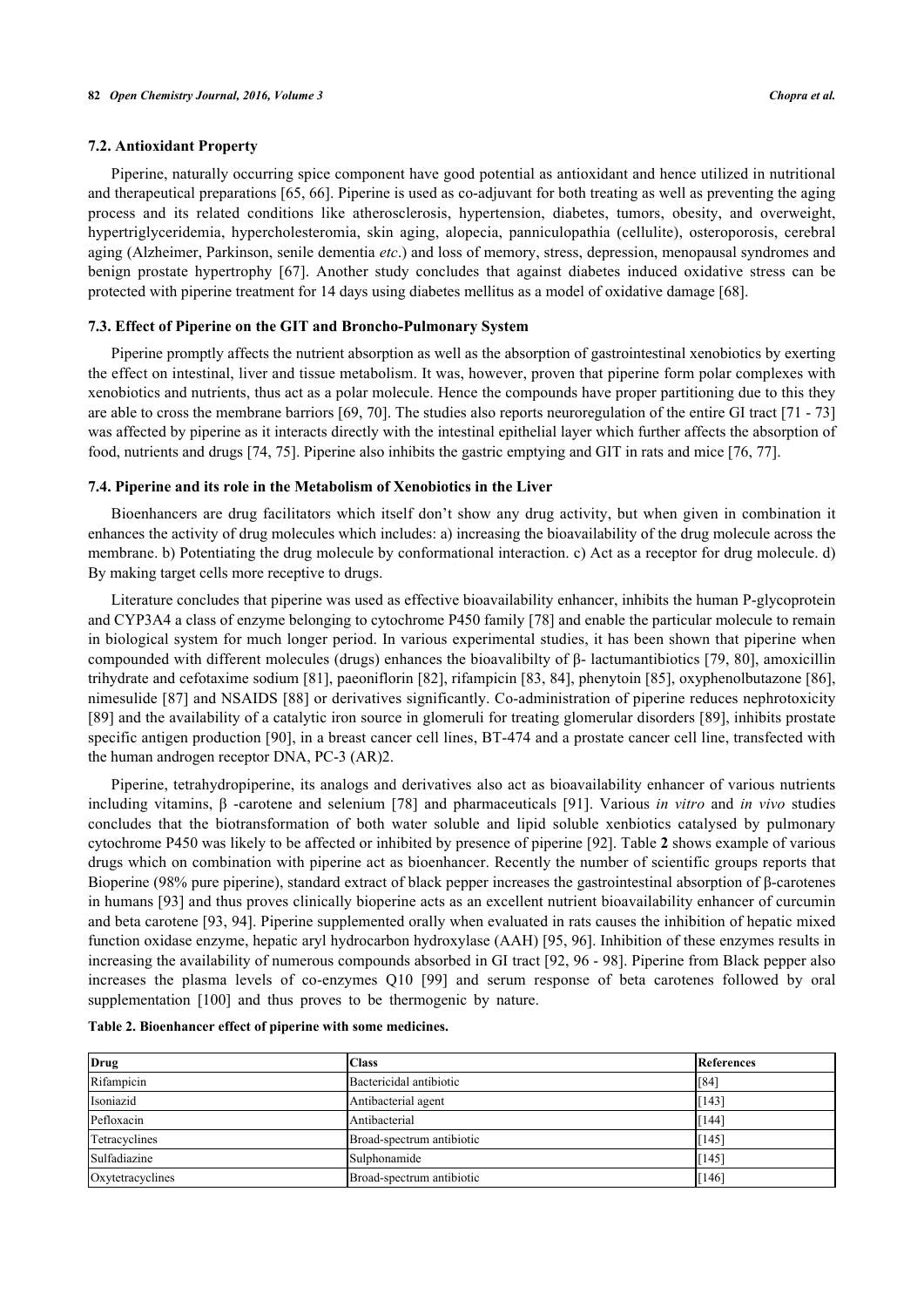| <b>Drug</b>       | <b>Class</b>                  | References    |
|-------------------|-------------------------------|---------------|
| Ampicillin        | <b>B-lactam antibiotic</b>    | $[147]$       |
| Norfloxacin       | Antibacterial agent           | [147]         |
| Nevirapine        | <b>NNRTI</b>                  | [148]         |
| Metronidaole      | Nitroimidazole antibiotic     | [149]         |
| Diclofenac Sodium | NSAID's                       | [150]         |
| Pentazocine       | Opioid analgesic              | [150]         |
| Nimusulide        | NSAID's                       | [151]         |
| Phenytoin         | Antiepileptic                 | $\vert$ [152] |
| Pentobarbitone    | Short-acting barbiturate      | [97]          |
| Propranolol       | $\beta$ -adrenoceptor blocker | [153]         |
| Theophylline      | <b>Bronchodilators</b>        | [153]         |
| Carbamazepine     | Anticonvulsant                | [154]         |

*(Table 2) contd.....*

# **7.5. Analgesic and Anti-inflammatory Activity**

Pipierine also shows good potential for anti-inflammatory activity in a model with hind paw tissue swelling and arthritis in rats [\[101](#page-17-7)]. Moreover, piperine administration reduces the histologic damage and myeloperoxidase activity in the pancreas and ameliorates numerous parameters which include the pancreatic weight to body weight ratio, as well as serum levels of amylase, lipase and trypsin activity. Studies with piperine pretreatment concludes that it reduces the production of tumor necrosis factor (TNF)-a, interleukin (IL) - 1b, and IL-6 during cerulein-induced acute pancreatitis (AP). *In vivo* results also prove that piperine reduces cell death, activity of enzyme amylase and lipase and production of cytokine in isolated cerulein-treated pancreatic acinar cells. In addition, piperine also inhibits the activation of mitogenactivated protein kinases [\[102](#page-17-8)].

In another study also proves the anti- inflammatory action of piperine comparable with curcumin derived from *Curcuma longa* [[103\]](#page-17-9). Along with anti-inflammatory activity piperine also shows antiarthritic activity [[104\]](#page-17-10). Piperine was also isolate from the bark of *Careya arborea,* found to possess significant central and peripheral analgesic activity at oral doses of 10, 20 and 30 mg/kg body weight against acetic acid induced writhing in mice. However, piperine shows prolongation of tail flicking time at doses of 20 and 30mg/Kg body weight by radiant heat method in mice [[105\]](#page-17-11). Tasleem *et al.* evaluate and compare the analgesic and anti-inflammatory activity of pure compound, piperine along with hexane and ethanol extracts of *Piper nigrum* L. fruit in mice and rats and concludes that it possess potent analgesic and anti-inflammatory activity at different doses by different methods [[106\]](#page-17-12). Piperine intraperitoneally shows at 20 and 30 mg/kg by hot plate reaction test and acetic acid test in mice using indomethacin as a standard drug for reference [\[107](#page-17-13)].

#### **7.6. Antidepressant Potential**

Piperine and its derivative, antiepilepsirine possesses antidepressant activity which was investigated in the depressive models like forced swimming test and tail suspension test. During this study determination of brain monoamine levels and the activities of monoamine oxidase A and B were carried out. The results show that in an assay of monoamines, chronic antiepilepsirine administration significantly elevates the dopamine level in striatum, hypothalamus and hippocampus, and also increases the serotonin level in the hypothalamus and hippocampus. In contrast, chronic treatment only with piperine enhances the level of serotonin in the hypothalamus and hippocampus but didn't show any significant influence on the dopamine level. Moreover, both antiepileppsirine and piperine didn't show any effect in the nonadrenaline level particularly in brain areas. The MAO activity assay also indicates that piperine and antiepilepsirine shows a minor MAO inhibitory activity. Liet in his study says that antidepressant potential of piperine was to be mediated *via* the regulation of serotonergic system, whereas antilepsirine antidepressant action might be mediated *via* dual regulation of both serotonergic and dopaminergic systems [[108\]](#page-17-14). In another study, piperine shows antidepressant like activity and cognitive effect during entire duration of treatment in Wister male rats at various doses ranging from 5, 10 and 20 mg/kg/day  $[62]$  $[62]$ .

#### **7.7. Piperine as Efflux Pump Inhibhitor**

In 2006, Inshad Ali Khan reported that piperine (a trans trans isomer of 1- piperoyl-piperidine), a major constituent of *Piper nigrum*, when administered in combination with ciprofloxacin markedly reduces the MICs and also prevents the mutation concentration of ciprofloxacin for *Staphylococcus aureus*, including methicillin-resistant *S. aureus.* The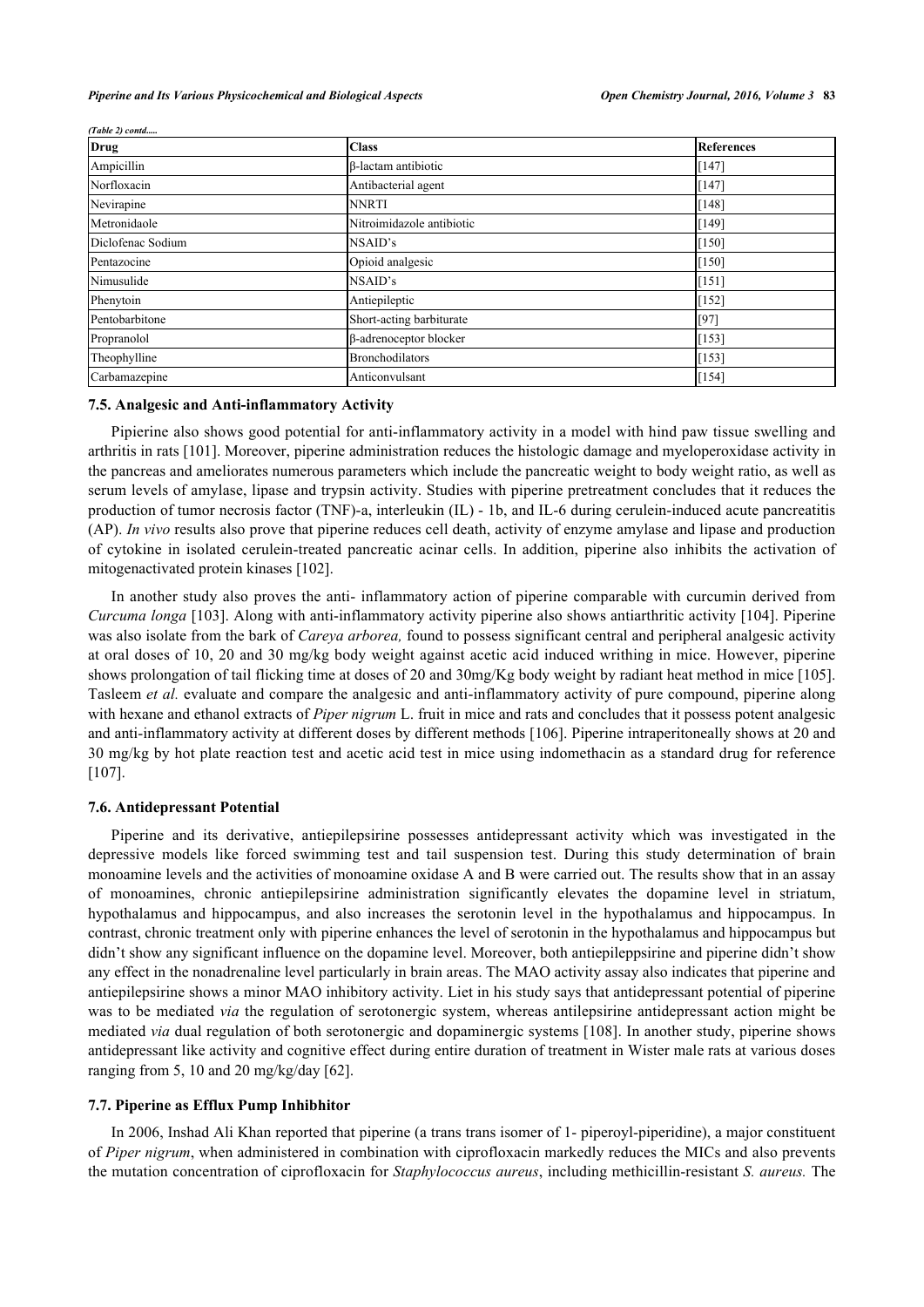enhanced accumulation of ethidium bromide and thus decreased efflux of same in the wild-type and mutant (CIPr-1) strains was observed in the presence of piperine which suggest its involvement in bacterial efflux pumps inhibition and thus prove its role as an Efflux Pump Inhibitor [[109\]](#page-17-15).

#### **7.8. Renal and Hepatic Effect of Piperine**

Presently a study by Begum *et al.* 2015 investigates the effect of Piperine and Metformin alone and in combination in gentamicin induced renal and hepatotoxicity [\[110](#page-17-16)] and the results suggest that the Piperine (50mg/kg and 100mg/kg), Metformin (100mg/kg) and a combination of Piperine (50mg/kg) and Metformin (50mg/kg) proves to be beneficial in treating Gentamicin induced renal and hepatotoxicity.

#### **7.9. Antiplatelet Effect of Piperine**

Fruits of the *Piper longum* contain piperine, piperonaline, piperoctadecalidine, piperlongumine which shows inhibitory potential on washed rabbit platelet aggregation [\[111](#page-17-17)]. All these acid amides shows dose-dependent inhibitory activity on washed rabbit platelet aggregation and the acid amide Piperlongumine shows stronger inhibitory effect than other acid amides to rabbit platelet aggregation induced by collagen, AA and PAF.

#### **7.10. Effect on the Lipid Peroxidation**

Study carried out by Dhuley in 1993 concludes that the pretreatment with piperine reduces the liver lipid peroxidation, acid phosphatase and oedema induced by carrageenin in rats. Thus the study suggests that the liver enzymes are inhibited but they are non specific in nature [[112\]](#page-17-18). Lipid peroxidation content, measured as thiobarbituric reactive substances (TBARS), was increased with piperine treatment although conjugate diene levels were not altered in a study carried out to determine the toxicity of piperine *via* free-radical generation by determining the degree of lipid peroxidation and cellular thiol status in the rat intestine. The study suggests that increased TBARS levels may not be a relevant index of cytotoxicity, since thiol redox was not altered, but increased synthesis transport of intracellular GSH pool may play an important role in cell hemostasis[[113\]](#page-18-0). Oxidative stress occurs in association with painful exacerbations of chronic pancreatitis and antioxidant supplementation appears to benefit this condition. Thus in another study, oral therapy of curcumin with piperine reverses the lipid peroxidation in patients with tropical pancreatitis. It was also observed that there was a significant reduction in the erythrocyte MDA levels and significant increase in GSH levels. There was no corresponding improvement in pain [\[114](#page-18-1)].

## **7.11. Effect of Piperine on Lipid Profile**

A study carried out by Peela focuses on the individual effect on biochemical parameters like blood sugar and lipid profile before and after the administration of piperine and concludes that it beneficially effects of piperine in lowering the level of triglycerides but increasing the HDL cholesterol. This study has shown it does not have any role in reducing blood sugar and total cholesterol [[115\]](#page-18-2). Piperine also prevents the accumulation of plasma lipids and lipoproteins significantly by modulating the enzymes of lipid metabolism [\[116\]](#page-18-3). In 2011 a study explores the effect of piperine in obesity-induced dyslipidemia. It concludes that the supplementation of piperine with high fat diet significantly reduces not only body weight, triglycerides level, total cholesterol, LDL, VLDL, and fat mass at a small doses of 40 mg/kg but also increases the HDL levels without causing prominent change in food intake. This action may be guessed to be involvement of MC- 4 receptors [[117\]](#page-18-4). Piperine effects the lipid composition and some lipogenic enzymes in the rat testis. An oral dose of 5 and 10 mg/kg body weight depletes the total lipid content which was mainly due to the diminution of the phospholipid concentration and free cholesterol level where as there was marked increase in total cholesterol and cholesterol ester. Similarly total glyceride level and triacyl glycerol level shows a significant increase at an expense of diacyl glcyerol in rats treated with the high dose of piperine. In contrast, Lipogenic enzymes, malate dehydrogenase (MDH), malic enzyme (ME) and isocitrate dehydrogenase (ICDH) were inhibited by the high dose and only MDH and ME activities were inhibited by the low dose treatment of piperine [\[118](#page-18-5)]. The various other properties possessed by piperine has been mentioned in Table **[3](#page--1-0)**.

## **8. EVIDENCE TO PROVE PIPERINE AS A BIOENHANCER**

Recently the piperine action as bioenhancer has been found by Indian Institute of Science, Bangalore using *Mycobacterium smegmatis* as the test organism [[73\]](#page-16-2). The study provides an interesting observation that piper alone even at high concentrations does'nt inhibits the growth of mycobacteria but it shows a remarkable growth reduction /inhibition on the microorganism and this inhibition is higher than that of rifampicin alone. As rifampicin acts on RNA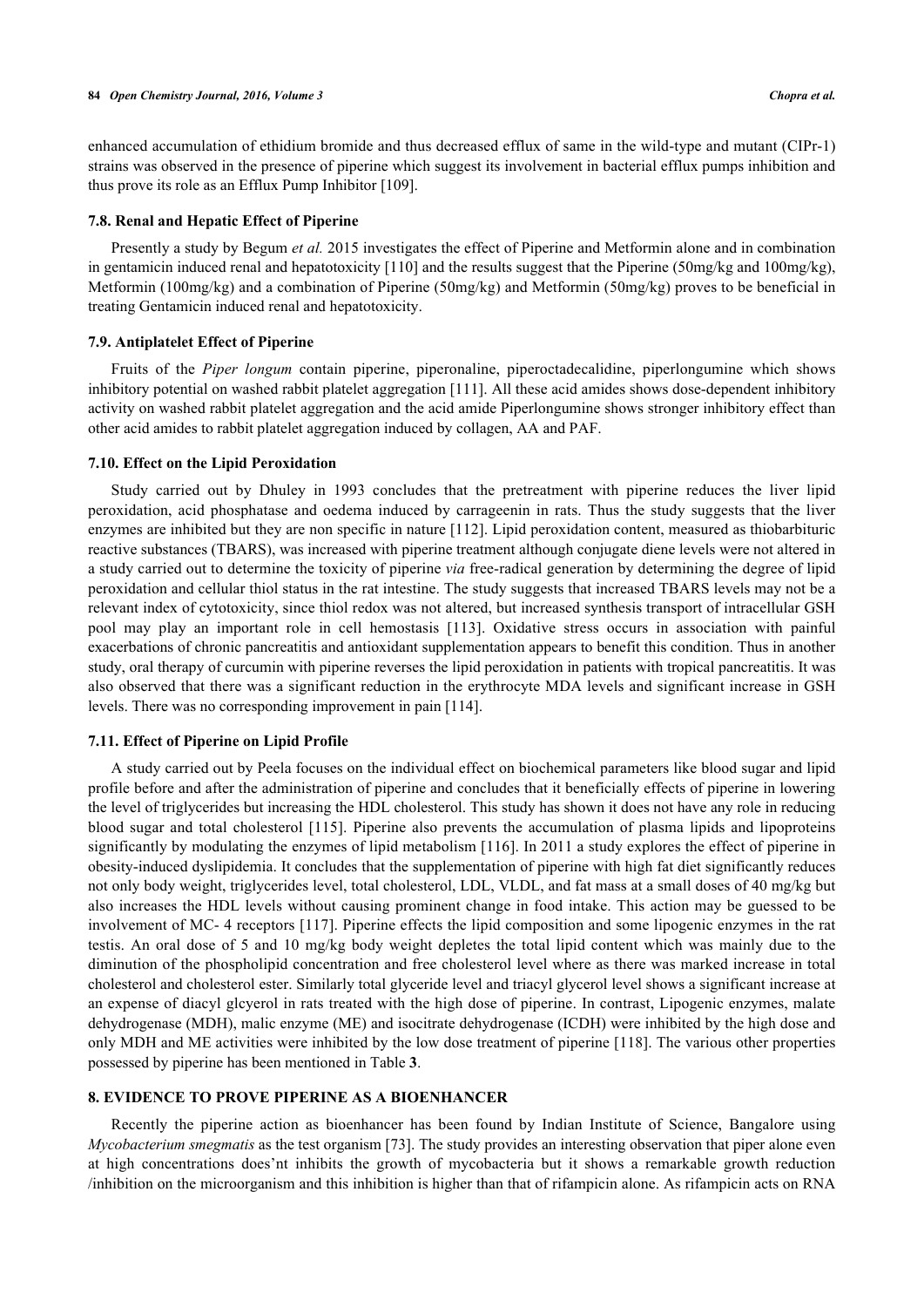polymerase where as piperine abrogates the non specific transcription which is catalysed by *M. smegmatis* RNA polymerase. When RNA polymerase was purified from a rifampicin resistant strain of *M. smegmatis*, the enzymatic activity, otherwise resistant to rifampicin, found 12 to be significantly decreased in presence of piperine along with Rifampicin.

## **Table 3. Some important role of piperine.**

| <b>Different effect of Piperine</b>                                                                                   | <b>References</b> |
|-----------------------------------------------------------------------------------------------------------------------|-------------------|
| Piperine inhibit pulmonary cytochrome P450 activities                                                                 | $[92]$            |
| Piperine inhibit UDP-glucose dehydrogenase and UDP-glucuronyl transferase                                             | [98]              |
| Piperine shows antileishmanic activity                                                                                | $[155]$           |
| Piperine increases serum response of $\beta$ -carotene                                                                | [100]             |
| Piperine inhibit alfatoxins B1 (AFB1)biosynthesis                                                                     | [156]             |
| Piperine shows antimalarial activity                                                                                  | $[157]$           |
| Piperine reduced the production of alfatoxins                                                                         | [158]             |
| Thermogenic action of piperine via adrenal catecholamine secretion                                                    | [159]             |
| Piperine inhibit monoamine oxidase                                                                                    | [160]             |
| Piperine inhibit ascorbate-Fe <sup>++</sup> -induced lipid peroxidation                                               | [161]             |
| Piperine protected against oxidative stress induced carcinogenesis                                                    | $[162]$           |
| Piperine modulated membrane dynamics and permeation characteristics                                                   | $[162]$           |
| Piperine shows chemopreventive effectin carcinogenesis                                                                | [163, 164]        |
| Piperine inhibited mitochondrial oxidative phosphorylation                                                            | [165]             |
| Piperine exerted protection against t-butyl hydroperoxide                                                             | [166]             |
| Piperine protects cisplatin-induced apoptosis via heme oxygenase-1                                                    | [167]             |
| Piperine potentiate hepatotoxicity of carbon tetrachloride in rats                                                    | [168]             |
| Inhibition /quenching of super oxides and hydroxyl radicals by piperine                                               | [169]             |
| Piperine reduces high fat diet induced oxidative stress                                                               | [170]             |
| Anti-metastatic activity of piperine on lung metastasis                                                               | [171]             |
| Piperine inhibits platelet aggregation as a TXA <sub>2</sub> receptor antagonist                                      | $[172]$           |
| Piperine decreased mitochondrial lipid peroxidation                                                                   | $[173]$           |
| Piperine alleviates hypertension induced by NO synthase inhibition                                                    | $[174]$           |
| Piperine reduced D-galactosamine induced hepatotoxicity                                                               | [175]             |
| Piperine inhibited cholesteryl ester (CE) synthesis                                                                   | [176]             |
| Piperine enhances bioavailability of the tea polyphenol                                                               | $[177]$           |
| Piperine shows anti mutagenic activity                                                                                | [178, 179]        |
| Piperine shows anti-thyroid activity                                                                                  | $[180]$           |
| Piperine modulates hormonal and apo lipoprotein profiles                                                              | $[181]$           |
| Blood pressure lowering and effects of piperine                                                                       | $[182]$           |
| Piperine shows cytoprotective and immunomodulating properties                                                         | $[183]$           |
| Piperine protects against neurodegeneration and cognitive impairment                                                  | [184]             |
| Piperine inhibit mitochondrial dysfunction and cell death in PC <sub>12</sub> cells                                   | $[185]$           |
| Piperine shows antibacterial and fungicidal activity                                                                  | [186, 187]        |
| Piperine shows insecticidal activity                                                                                  | [188, 189]        |
| Piperine stimulates melanocyte replication <i>in vitro</i> and useful in treating the depigmenting disease, vitiligo. | [190, 191]        |
| Piperine shows antidiarrhoel activity                                                                                 | [76, 192]         |

The study carried out by Reen's observes and concludes that methylenedioxyphenyl ring founds to be responsible in inhibiting the drug metabolizing enzymes [[119\]](#page-18-6). Another study by Atal in 1985 concludes that we can enhance the *invivo* drug bioavailability by inhibiting the hepatic and non hepatic drug metabolizing enzymes [\[59](#page-15-4)]. The property of enhancing the bioavailability of drugs is partly due to the increased blood supply to the intrinsic vessels as a result of local vasodilation. In case of enzymatic activity, Glucoronyl transferase inhibits the endogenous UDP glucoronic acid content and by decreasing transferase activity [\[119\]](#page-18-6). One more mechanism of action of piperine was also explains by IIIM, Jammu, which states that Piperine act as a cell membrane modulator and thus helps in transportation of the drugs molecules across the barriers. It was speculated that piperine may also called as thermonutrient as it increases the GIT absorption of certain nutritional substances and thus helpful in production of local thermogenic action. To enhance the mechanism for drug bioavailability, following possible explanations' are: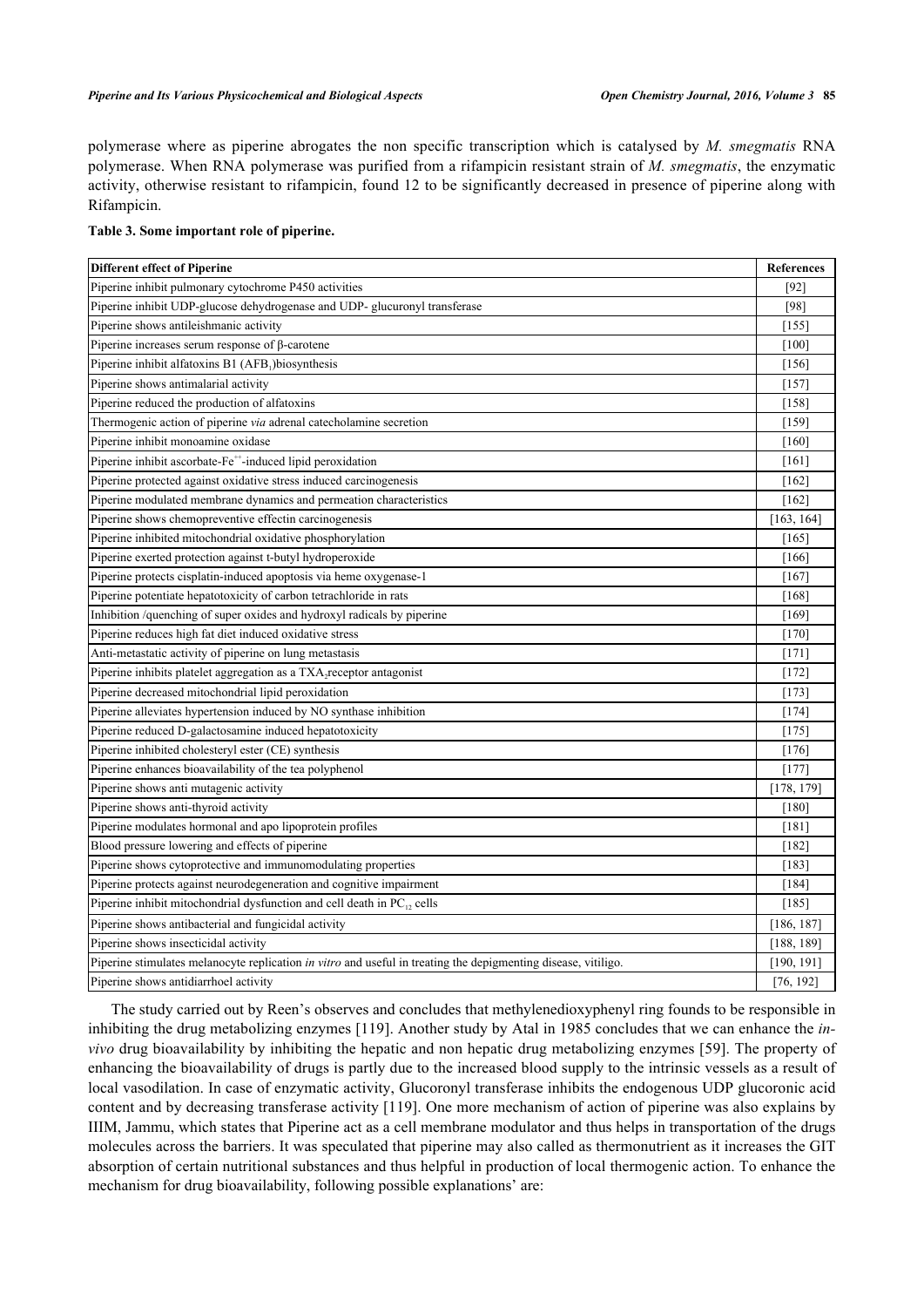a. Increased blood supply to GIT, b) Increased enzymatic activities like gamma- glutamyl transpeptidase c) Non-specific mechanisms inhibiting enzymes involving in biotransformation of drugs, preventing their inactivation and elimination [[70,](#page-16-0) [120\]](#page-18-7).

#### **9. METABOLIC IMPLICATIONS OF PIPERINE**

A study proves that Piperine interacts and interferes both *in vitro* and *in vivo* with the metabolism and degradation related enzymes and thus act as a nonspecific inhibitor of drug metabolism. Piperine inhibits a series of enzymes mainly related to P-gp and cytochrome P 450 family other ezymes are: Aryl hydrocarbon hydroxylase (Microsomal enzyme system), Ethyl morphine-N demethylatse, 7-Ethoxycoumarin-O-de-ethylase, 3- Hydroxy-benzo(a)pyrene glucouronidase, Uridine di phosphate glucose dehydrogenase (UDP-GDH), Uridine di phosphate glucuronyl transferase (UDP-GT), 5-Lipoxegenase (5-LOX) and Cyclo-oxegenase-I (COX-I) [[121\]](#page-18-8).

# **10. METABOLIC CHANGES AFTER ADMINISTRATION WITH PIPERINE**

The study concludes that a supplementation of piperine to fat, carbohydrate, fructose and cornstarch fed rats normalizes the blood pressure, improve glucose tolerance and reduce plasma parameters of oxidative stress and inflammation. In addition to this, it also improves the liver function [[122\]](#page-18-9).

# **11. PHARMACOKINECTICS**

To study the pharmacokinetic parameters and tissue distribution of piperine, lipid nanospheres of piperine (LN-P), pegylated lipid nanospheres LN-P-PEG and positively charged stearylamine LN-P- SA were prepared by process of homogenization which was further followed by ultrasonication and evaluated on male albino mice. The pharmacokinetic parameters of LN-P- PEG and LN-P- SA were: AUC(0-24): 372.1 +/- 71.6 and 162.2 +/- 36.4 microgram/ hour/ ml, clearance 13 +/- 2.5 and 32 +/- 7.5 ml/ hour, Cmax: 24.7 +/- 1.5 and 22.3 +/- 1.0 microgram/ ml, Vd: 0.45 +/- 0.02 and 0.66 +/- 0.06 liter/ Kg. Pharmacokinetics of lipid nanospheres of piperine shows a biexponential decline with significantly high AUC, lower rate of clearance with a smaller volume of distribution than piperine [[123\]](#page-18-10).

## **10. MARKETED PREPARATIONS OF PIPERINE**

Ayurvedic formulation: ChitrakadiVati [[124](#page-18-11)], Trikatu Churna [[125,](#page-18-12) [126](#page-18-13)], Pippli Churna [[127](#page-18-14)], Sitopaladichurna (STPLC)[[128](#page-18-15)], Ajmodadichurna (AJC) [\[129,](#page-18-16) [130\]](#page-18-17), Triphalaguggulu[[131](#page-18-18)], Eladi Gutika [\[132\]](#page-18-19), LasunadiVati, Marichyadivati and Kaphaketu rasa [[133](#page-18-20)]. Unani formulation: Hab-e-Azarakhi [\[134](#page-18-21)], Jawarish-e-Bisbasa [[135\]](#page-18-22), Habbe- Khardel [[136](#page-19-0)]. Dosage forms 1) Vista Nutrition Curcumin with Piperine (Capsule) Description: Vista Nutritions Curcumin with Piperine capsules has anti-oxidant, anti- inflammatory effects. It contains curcumin and piperine that restrains the enzyme called CYP3A4 to increase the oral bioavailability of compounds. Vista Nutritions Curcumin with Piperine helps in maintaining the healthy liver and protecting the brain cells. 2) Zenith Nutrition Curcumin with Piperine (Capsules) Description: Zenith Nutrition Curcumin with Piperine contains curcumin and piperine. The active component of turmeric (curcumin) is responsible for its rich color and potential health benefits. The powerful antioxidant helps in protection of cells from free radical damage, in maintaining a healthy inflammatory response, protection of brain cells, in maintaining a healthy liver even under challenging circumstances. Standardization of preparation also ensures the consistent levels of active ingredients in every dose.

# **12. CLINICAL STUDIES**

The clinical studies of piperine shows that it may enhance the bioavailability of resveratrol a substance commonly found in red grapes, peanuts and chocolate which help in translating the potential benefit of the same to humans. Resveratrol (3, 5, 4′-trihydroxystilbene) is chemically a phytoalexin possess numerous health-promoting properties in pre-clinical studies. On comparing the resveratrol alone, combination with piperine increases the degree of exposure of resveratrol to 229%, while exposure to the compound principal metabolite decreased by about 80%. Piperine enhances the reservatol pharmacokinetic parameters *via* inhibiting its glucuronidation, and hence thereby slows the process of elimination [\[137\]](#page-19-1). Recent studies, in collaboration with Oregon Health and Science University (OHSU) dermatologists, the combination piperine with narrow band ultra violet B (NBUVB) was applied to National Institutes of Health/ National Institute of Arthritis and Musculoskeletal and Skin Diseases (NIH/NIAMS) to fund a Phase I clinical trial for vitiligo disease. Moreover, the reviewers expressed enthusiasm for piperine as a novel treatment for vitiligo, and for the design of the clinical trial, a major concern was piperine unknown effect on melanoma development, particularly if used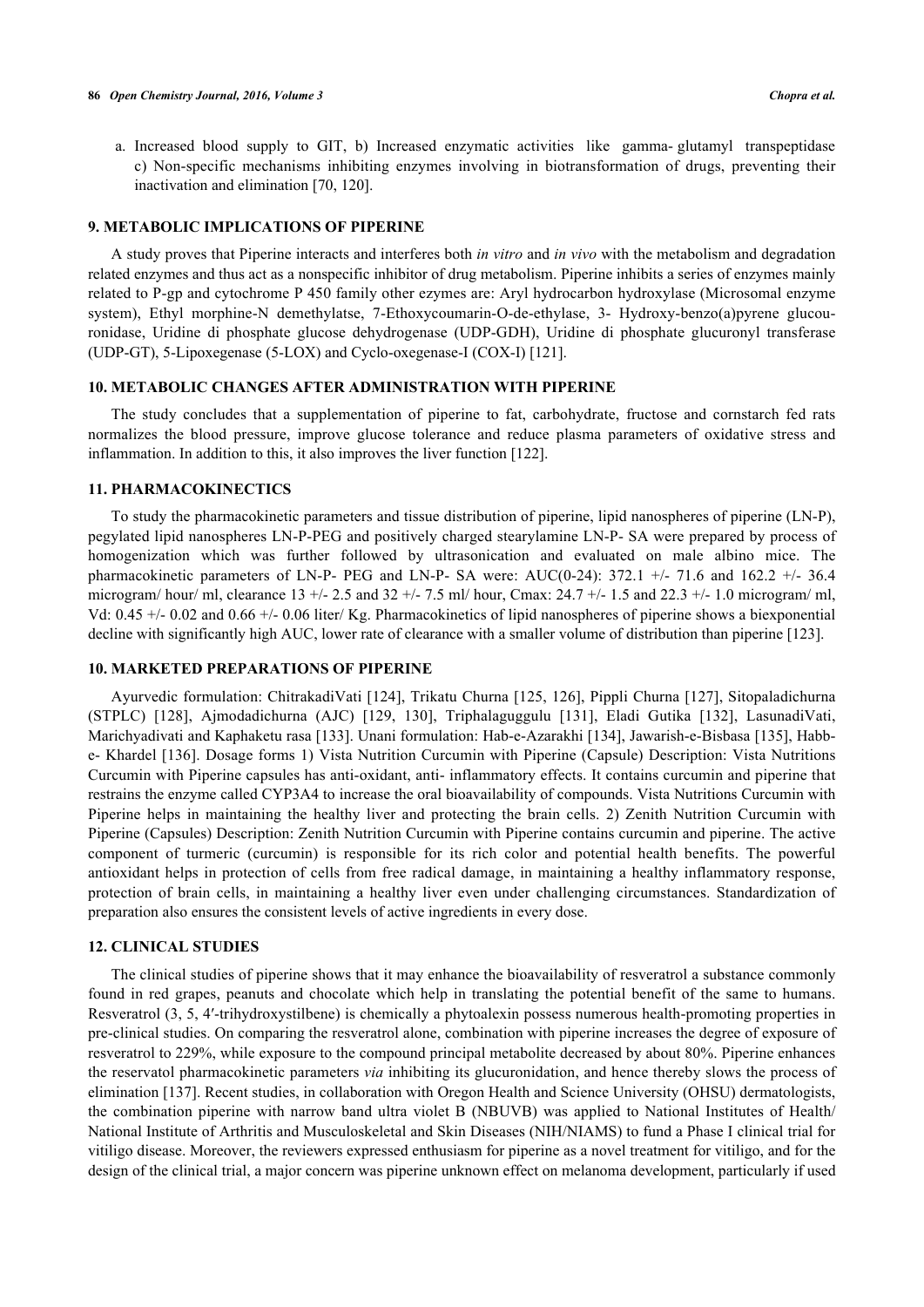in conjunction with UVB. This concern is a major hurdle to the future clinical investigation of piperine in vitiligo, and clearly must be addressed. Therefore the effect of piperine, alone or with UV radiation, on melanoma development using the HGF-BL6 mouse model of melanoma was investigated. However, the result shows, despite its stimulatory effects on normal melanocyte proliferation, PIP will not promote, and may even reduce, melanoma formation in a murine model of UV-induced melanoma [\[138](#page-19-2), [139](#page-19-3)].

#### **13. TOXICITY**

Piperine is used as spice and nutrient enhancer. The study conclude that, consecutive administration of piperine (2.25 and 4.5 mg/kg, p.o.) for five days causes a significant reduction in total leukocyte counts, increases the percentage of neutrophils and suppresses the mitogenic response of B-lymphocyte to lipopolysaccharide in swiss male mice. Moreover, the treatment at higher dose results into significant decrease in the weight of spleen, thymus and mesenteric lymph nodes.

However, at lower dose (1.12 mg/kg, p.o.) it may be considered as immunologically safe [[140\]](#page-19-4). The previous research concludes and suggests that piperine should be co-administered with drugs *i.e.* P-gp substrates, particularly for patients whose diet heavily relies on Pepper.

Piperine concentration ranging from 10 to 100 μM, inhibits P-gp mediated efflux transport of [3H ]-digoxin across LMDR1 and Caco-2 cell monolayers. This acute inhibitory effect depends on concentration of piperine with abolishment of [3H]-digoxin polarized transport which was attained at 50 μM of piperine. In contrast, the prolonged (48 and 72 h) co- incubation of Caco-2 cell monolayers with piperine (50 and 100  $\mu$ M), increases P-gp activity through an up-regulation of cellular P-gp protein and MDR1 mRNA levels. The up-regulated protein was functionally active, as it is demonstrated with a higher degree of [3H]-digoxin efflux across the cell monolayers, but the induction was totally readily reversed by the removal of piperine as spice from the culture medium. Oral administration of piperine (112 μg/kg) for 14 consecutive days increases intestinal P-gp levels in male wistar rats. Thus, it was observed that concomitant reduction in the rodent liver P-gp whereas kidney P-gp level remains unaffected[[141\]](#page-19-5).

It was well that Cadmium (Cd) is an industrial and environmental ubiquitous pollutant, and it is toxic to several tissues, most notably hepatic and renal acute administration results its chronic exposure thus, a study by Khandelwal evidences that piperine at 2.5 mg/kg/day significantly decreases the hepatic and renal Cadium levels in mice [[142\]](#page-19-6).

#### **14. CONCLUSION AND FUTURE ASPECTS OF PIPERINE**

In the present review, an attempt has been made to congregate the erudition of versatile molecule, PIPERINE. Although it have medicinal applications from time immemorial, but todays need is to develop modern drugs with effective extensive investigation for its bioactivity, mechanism of action, pharmacotherapeutics, and toxicity and after proper standardization and clinical trials. Reviewed interest among the researchers all around the world in the structural modification and synthesis of novel analogues of the privileged molecule piperine is attributed to the wide array of biological activities it possesses. It appears to top in the list of bioenhancers as it has been used as bioenhancer for Allopathic, Ayurvedic and Unani drugs. Several therapeutically as well as industrially useful preparations have been marketed which generates encouragement among the scientists in exploring this medicinal important moiety. As it is very well evident from the literature that piperine has got tremendous potential, thus the appropriate modification in the molecule and synthesis of its analogues to attenuate the toxicity with better economic investment and with good therapeutic utilization presents greater benefit particularly in various treatments and therapies.

# **CONFLICT OF INTEREST**

The authors confirm that this article content has no conflict of interest.

#### **ACKNOWLEDGEMENTS**

The authors extend their heartful thanks to IK Gujral Punjab Technical University, Kapurthala, Punjab, India for valuable suggestions and support.

# **REFERENCES**

<span id="page-12-0"></span>[1] Singh, Y.N. Kava: an overview. *J. Ethnopharmacol.,* **1992**, *37*(1), 13-45. [\[http://dx.doi.org/10.1016/0378-8741\(92\)90003-A](http://dx.doi.org/10.1016/0378-8741(92)90003-A)] [PMID: [1453702\]](http://www.ncbi.nlm.nih.gov/pubmed/1453702)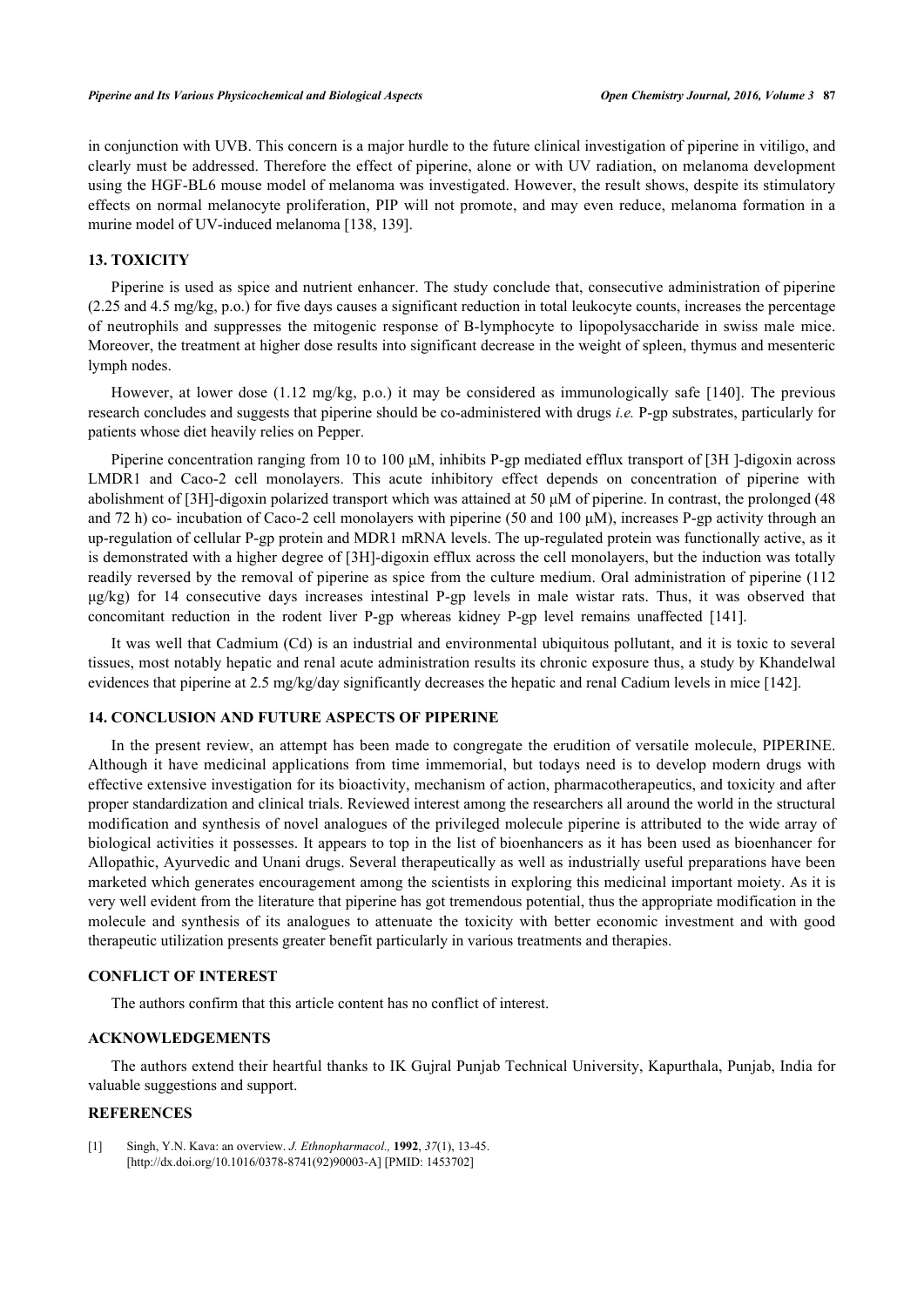#### **88** *Open Chemistry Journal, 2016, Volume 3 Chopra et al.*

- <span id="page-13-0"></span>[2] Kirtikar, K.R.; Basu, B. *Indian Medicinal Plants,* 2 nd ed; Dehradun, **1995**.
- <span id="page-13-1"></span>[3] Li, X.; Yuan, H.; Gou, K.; Liu, Z.; Zhang, C. Study of piperine in *Fructus piperis* Longi by supercritical fluid extraction. *Zhongguo Yiyuan Zazhi.,* **2000**, *20*(10), 597-599.
- <span id="page-13-2"></span>[4] Ahmed, M.; Rahman, M.W.; Rahman, M.T.; Hossain, C.F. Analgesic principle from the bark of *Careya arborea*. *Pharmazie,* **2002**, *57*(10), 698-701. [PMID: [12426952\]](http://www.ncbi.nlm.nih.gov/pubmed/12426952)
- <span id="page-13-3"></span>[5] Warrier, P.K. The importance of black pepper in Ayurveda. *Indian Spices,* **1981**, *18*(2-4), 3-5.
- <span id="page-13-4"></span>[6] Geissmann, T.A.; Crout, D.H. *Organic Chemistry of Secondary Plant Metabolism*; Freeman, Cooper & Company: San Francisco, **1969**, p. 170.
- <span id="page-13-5"></span>[7] Simon, K.O.; Henry, O.; Piperine-Type Amides, E. Review of the Chemical and Biological Characteristics. *Int. J. Chem.,* **2013**, *5*(3), 99-122.
- <span id="page-13-6"></span>[8] Bird, C.R.; Smith, T.A. The biosynthesis of coumarylagmatine in barley seedlings. *Phytochemistry,* **1989**, *20*, 2345-2346. [\[http://dx.doi.org/10.1016/S0031-9422\(00\)82662-X\]](http://dx.doi.org/10.1016/S0031-9422(00)82662-X)
- <span id="page-13-7"></span>[9] Bird, C.R.; Smith, T.A. Agmatine coumaroyltransferase from barley seedlings. *Phytochemistry,* **1983**, *22*, 2401-2403. [\[http://dx.doi.org/10.1016/0031-9422\(83\)80127-7](http://dx.doi.org/10.1016/0031-9422(83)80127-7)]
- <span id="page-13-8"></span>[10] Negrel, J.; Martin, C. The biosynthesis of feruloyltyramine in *Nicotiana tabacum. Phytochemistry,* **1984**, *23*, 2797-2801. [\[http://dx.doi.org/10.1016/0031-9422\(84\)83018-6](http://dx.doi.org/10.1016/0031-9422(84)83018-6)]
- <span id="page-13-9"></span>[11] Negrel, J.; Jeandet, P. Metabolism of tyramine and feruloyltyramine in TMV inoculated leaves of *Nicotiana tabacum. Phytochemistry,* **1987**, *26*, 2185-2190. [\[http://dx.doi.org/10.1016/S0031-9422\(00\)84681-6\]](http://dx.doi.org/10.1016/S0031-9422(00)84681-6)
- <span id="page-13-10"></span>[12] Semler, U.; Schmidtberg, G.; Gross, G.G. Synthesis of piperoyl-CoA-thioester. *Z. Naturforsch., B. J. Chem. Sci.,* **1897**, *42c*, 1070-1074.
- <span id="page-13-11"></span>[13] Semler, U.; Gross, G.G. Distribution of piperine in vegetative parts of *Piper nigrum. Phytochemistry,* **1988**, *27*, 1566. [\[http://dx.doi.org/10.1016/0031-9422\(88\)80249-8](http://dx.doi.org/10.1016/0031-9422(88)80249-8)]
- <span id="page-13-12"></span>[14] De Paula, V.F.; Barbosa, L.C.; Demuner, A.J. Synthesis and insecticidal activity of new amide derivatives of piperine. *Pest Manag. Sci.,* **2000**, *56*, 168-174. [\[http://dx.doi.org/10.1002/\(SICI\)1526-4998\(200002\)56:2<168::AID-PS110>3.0.CO;2-H](http://dx.doi.org/10.1002/(SICI)1526-4998(200002)56:2<168::AID-PS110>3.0.CO;2-H)]
- <span id="page-13-13"></span>[15] Yuan, Y.F.; Bian, J.; Zhou, J.; Shi, L. Supercritical fluid extraction in quality control of piperine. *Zhongguo Yaoke Daxue Xuebao,* **2000**, *31*(3), 199-202.
- <span id="page-13-14"></span>[16] Girija, R.; Vilas, G.G. Extraction of piperine from *Piper nigrum* (Black pepper) by hydrotropic solubilization. *Ind. Eng. Chem. Res.,* **2000**, *41*(12), 2966-2976.
- <span id="page-13-15"></span>[17] Girija, R.; Vilas, G.G. Microwave- Assisted extraction of piperine from *Piper nigrum. Ind. Eng. Chem. Res.,* **2002**, *41*(10), 2521-2528. [\[http://dx.doi.org/10.1021/ie010359b\]](http://dx.doi.org/10.1021/ie010359b)
- <span id="page-13-16"></span>[18] Kulkarni, D.; Apte, S.P.; Mary, F.; Sane, R.T. High performance thin layer chromatographic method for the determination of piperine from piper nigrum linn. *Indian Drugs,* **2001**, *38*, 323-326.
- <span id="page-13-17"></span>[19] Scott, I.M.; Puniani, E.; Jensen, H.; Livesey, J.F.; Poveda, L.; Nchez-Vindas, P.S. Analysis of piperaceae germplasm by HPLC and LCMS: a method for isolating and identifying unsaturated amides from *Piper* spp. *Extracts. Ontario Ministry of Science and Technology funded research,* **2005**. Available at: http://www.aseanbiodiversity.info/abstract/51005573.pdf
- <span id="page-13-18"></span>[20] Sunkara, G.; Mada, S.R.; Vobalaboina, V. Pharmokinetics and tissue distribution of piperine in animals after i.v. bolus administration. *Pharmazie,* **2001**, *56*, 640-642. [PMID: [11534342\]](http://www.ncbi.nlm.nih.gov/pubmed/11534342)
- <span id="page-13-19"></span>[21] Bajad, S.; Singla, A.K.; Bedi, K.L. Liquid chromatographic method for determination of piperine in rat plasma: application to pharmacokinetics. *J. Chromatogr. B Analyt. Technol. Biomed. Life Sci.,* **2002**, *776*(2), 245-249. [\[http://dx.doi.org/10.1016/S1570-0232\(02\)00352-5\]](http://dx.doi.org/10.1016/S1570-0232(02)00352-5) [PMID: [12138007](http://www.ncbi.nlm.nih.gov/pubmed/12138007)]
- <span id="page-13-20"></span>[22] Santosh, M.K.; Shaila, D.; Rajyalakshmi, I.; Rao, I.S. RP - HPLC Method for Determination of Piperine from *Piper longum* Linn. And *Piper nigrum Linn. J. Chem.,* **2005**, *2*, 131-135.
- [23] Ternes, W.; Krause, E.L. Characterization and determination of piperine and piperine isomers in eggs. *Anal. Bioanal. Chem.,* **2002**, *374*(1), 155-160.

[\[http://dx.doi.org/10.1007/s00216-002-1416-6\]](http://dx.doi.org/10.1007/s00216-002-1416-6) [PMID: [12207258](http://www.ncbi.nlm.nih.gov/pubmed/12207258)]

- <span id="page-13-21"></span>[24] Shanmugasundaram, P.; Maheswari, R.; Vijayaanandhi, M. Quantative estimation of Piperine in herbical cough syrup by HPTLC method. *Rasayan J. Chem.,* **2008**, *1*, 212-217.
- <span id="page-13-22"></span>[25] Rugheimer, L. *Berichte der deutschen chemischen Gesellschaft*; , **1882**, pp. 1390-1391.
- [26] Grewe, R.; Freist, W.; Neumann, H.; Kersten, S. Uber die inhaltestoffe des Schwarzen Pfeffers. *Chem. Ber.,* **1970**, *103*, 3752-3770. [\[http://dx.doi.org/10.1002/cber.19701031204\]](http://dx.doi.org/10.1002/cber.19701031204)
- [27] Wenkert, E.; Cochran, D.W.; Hagaman, E.W.; Lewis, R.B.; Schellet, F.M. Carbon-13 nuclear magnetic resonance spectroscopy of naturally occurring substances. VII. Carbon-13 nuclear magnetic resonance spectroscopy with the aid of a paramagnetic shift agent. *J. Am. Chem. Soc.,*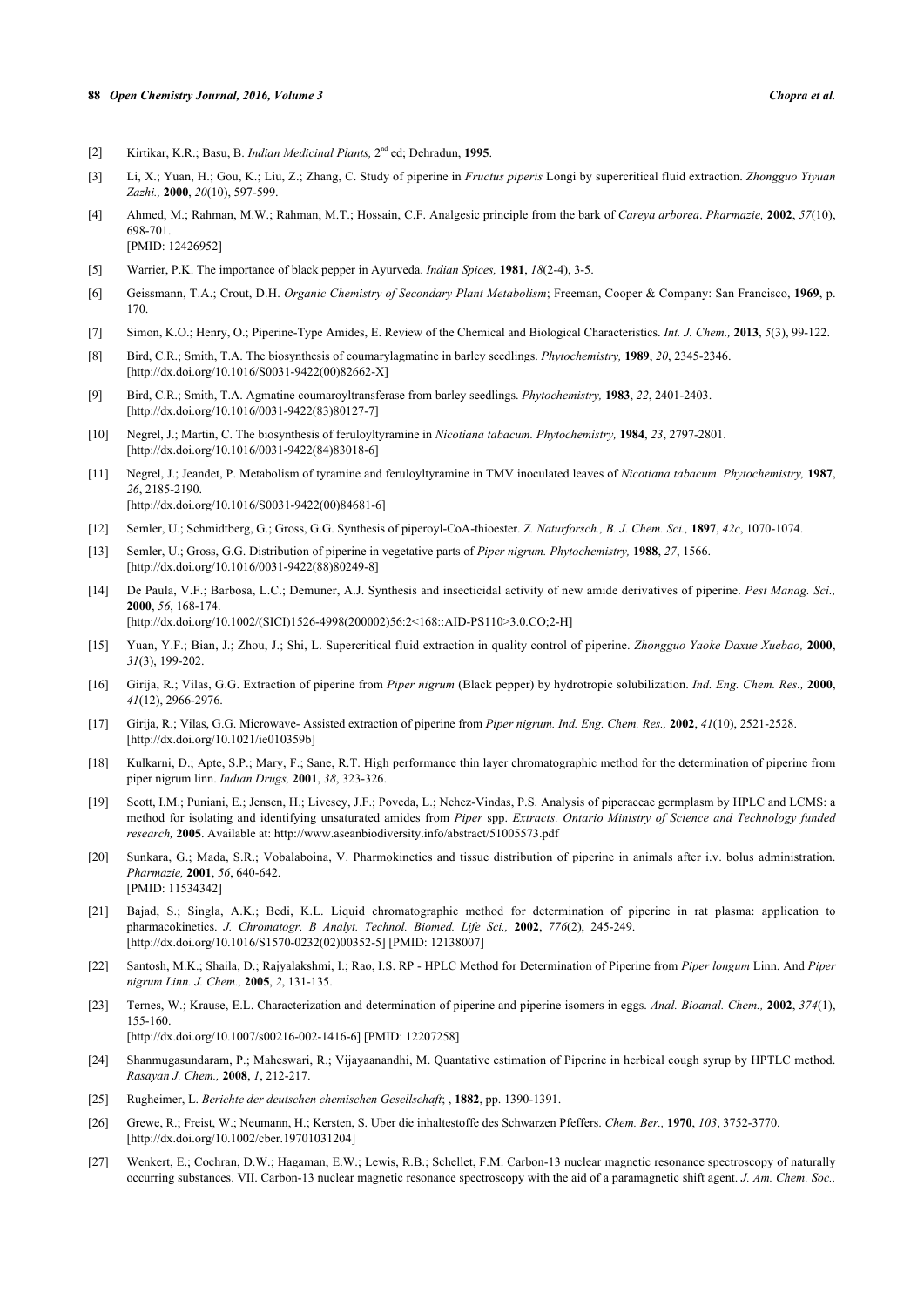**1971**, *93*, 6271-6273. [\[http://dx.doi.org/10.1021/ja00752a049](http://dx.doi.org/10.1021/ja00752a049)]

- [28] Grynpas, M.; Lindley, P.F. The crystal and molecular structure of 1-piperoylpiperidine. *Acta Crystallogr. B,* **1975**, *31*, 2663-2667. [\[http://dx.doi.org/10.1107/S0567740875008412](http://dx.doi.org/10.1107/S0567740875008412)]
- [29] Tsuboi, S.; Takeda, A. A new synthesis of piperine and isochavicine. *Tet. Lett.,* **1979**, *20*, 1043-1044. [\[http://dx.doi.org/10.1016/S0040-4039\(01\)87185-9\]](http://dx.doi.org/10.1016/S0040-4039(01)87185-9)
- [30] Kaga, H.; Ahmed, Z.; Gotoh, K.; Orito, K. New access to conjugated dien- and enamides. Synthesis of dehydropipernonaline, pipernonaline and related biologically active amides. *Synlett,* **1994**, *8*, 607-608. [\[http://dx.doi.org/10.1055/s-1994-22943](http://dx.doi.org/10.1055/s-1994-22943)]
- [31] Schulze, A.; Oediger, H. New approaches of aldol-type reactions demonstrated by simple syntheses of piperine. *Liebigs. Annalen. Der. Chemie.,* **1981**, *9*, 1725-1727.
- <span id="page-14-0"></span>[32] Naskar, D.; Roy, S. Catalytic hunsdiecker reaction and one-pot catalytic hunsdiecker–heck strategy: synthesis of α,β-unsaturated aromatic Halides, α-(Dihalomethyl)benzenemethanols, 5-Aryl-2,4-pentadienoic acids, dienoates and dienamides. *Tetrahedron,* **2000**, *56*(10), 1369-1377. [\[http://dx.doi.org/10.1016/S0040-4020\(99\)01035-2\]](http://dx.doi.org/10.1016/S0040-4020(99)01035-2)
- <span id="page-14-1"></span>[33] Rogoski, J.M.; Nagornyy, P. *A Stereoselective Synthesis of Piperine via a Horner Wadsworth-Emmons Reaction.*, Available from: http://www.geocities.ws/justin\_m\_r/papers/piperine.pdf
- <span id="page-14-2"></span>[34] Schobert, R.; Siegfrieda, S.; Gordon, G.J. Three-component synthesis of (E)-α,β-unsaturated amides of the piperine family. *J. Chem. Soc. Perkin Trans,* **2001**, *19*, 2393-2397. [\[http://dx.doi.org/10.1039/b105745f](http://dx.doi.org/10.1039/b105745f)]
- <span id="page-14-3"></span>[35] Koul, S.; Koul, J.L.; Taneja, S.C.; Dhar, K.L.; Jamwal, D.S.; Singh, K.; Reen, R.K.; Singh, J. Structure-activity relationship of piperine and its synthetic analogues for their inhibitory potentials of rat hepatic microsomal constitutive and inducible cytochrome P450 activities. *Bioorg. Med. Chem.,* **2000**, *8*(1), 251-268. [\[http://dx.doi.org/10.1016/S0968-0896\(99\)00273-4\]](http://dx.doi.org/10.1016/S0968-0896(99)00273-4) [PMID: [10968285](http://www.ncbi.nlm.nih.gov/pubmed/10968285)]
- <span id="page-14-4"></span>[36] Chatterjee, A.; Dutta, C.P. Alkaloids of *Piper longum* Linn. I. Structure and synthesis of piperlongumine and piperlonguminine. *Tetrahedron,* **1967**, *23*(4), 1769-1781. [\[http://dx.doi.org/10.1016/S0040-4020\(01\)82575-8\]](http://dx.doi.org/10.1016/S0040-4020(01)82575-8) [PMID: [6047519](http://www.ncbi.nlm.nih.gov/pubmed/6047519)]
- <span id="page-14-5"></span>[37] Singh, J.; Dhar, K.L.; Atal, C.K. Studies on the genus piper-IX. Structure of trichostachine, an Alkaloid from *Piper trichostachyon. Tet Letts,* **1969**, *56*, 4975-4978. [\[http://dx.doi.org/10.1016/S0040-4039\(01\)88862-6\]](http://dx.doi.org/10.1016/S0040-4039(01)88862-6)
- <span id="page-14-6"></span>[38] Loder, J.W.; Moorhouse, A.; Russell, E.B. Tumor-Inhibiting Plants.Amides of *Piper novae-Holliandae* (Piperaceae). *Aust. J. Chem.,* **1969**, *22*, 1531-1538. [\[http://dx.doi.org/10.1071/CH9691531\]](http://dx.doi.org/10.1071/CH9691531)
- <span id="page-14-7"></span>[39] Okogun, J.I.; Sodengam, B.L.; Kimbu, S.F. New amides from the extracts of *Piper guineense. Phytochemistry,* **1977**, *16*, 1295. [\[http://dx.doi.org/10.1016/S0031-9422\(00\)94379-6\]](http://dx.doi.org/10.1016/S0031-9422(00)94379-6)
- <span id="page-14-8"></span>[40] Banerji, A.; Ghosh, P.C. Sylvatine, a new alkamide from *Piper sylvaticum* ROXB (Piperaceae). *Tetrahedron,* **1973**, *29*, 977-979. [\[http://dx.doi.org/10.1016/0040-4020\(73\)80048-1](http://dx.doi.org/10.1016/0040-4020(73)80048-1)]
- <span id="page-14-9"></span>[41] Ivan, A.M.; Frank, G.T. Wisanine, a novel alkaloid from the roots of *Piper guineense. Tetrahedron Lett.,* **1976**, *17*(35), 3049-3050. [\[http://dx.doi.org/10.1016/0040-4039\(76\)80066-4](http://dx.doi.org/10.1016/0040-4039(76)80066-4)]
- <span id="page-14-10"></span>[42] Okwute, S.K. Synthesis of Amides From *Piper guineense*, Schum and Thonn: The Case of Insecticidal guineensine (A Thesis Submitted in Partial Fulfilment of the Requirements for the Award the Degree of Doctor of Philosophy (Ph.D) of the University of Ibadan, Nigeria, Department of Chemistry). 1978.
- <span id="page-14-11"></span>[43] Vasavirama, K.; Mahesh, U.M. Piperine: a valuable alkaloid from piper species. *Int. J. Pharm. Pharm. Sci.,* **2014**, *6*(4), 34-38.

[\[http://dx.doi.org/10.1016/j.ejmech.2009.05.004](http://dx.doi.org/10.1016/j.ejmech.2009.05.004)] [PMID: [19523722\]](http://www.ncbi.nlm.nih.gov/pubmed/19523722)

- <span id="page-14-12"></span>[44] Correa, E.A.; Högestätt, E.D.; Sterner, O.; Echeverri, F.; Zygmunt, P.M. *In vitro* TRPV1 activity of piperine derived amides. *Bioorg. Med. Chem.,* **2010**, *18*(9), 3299-3306. [\[http://dx.doi.org/10.1016/j.bmc.2010.03.013\]](http://dx.doi.org/10.1016/j.bmc.2010.03.013) [PMID: [20381363](http://www.ncbi.nlm.nih.gov/pubmed/20381363)]
- <span id="page-14-13"></span>[45] Nargotra, A.; Sharma, S.; Koul, J.L.; Sangwan, P.L.; Khan, I.A.; Kumar, A.; Taneja, S.C.; Koul, S. Quantitative structure activity relationship (QSAR) of piperine analogs for bacterial NorA efflux pump inhibitors. *Eur. J. Med. Chem.,* **2009**, *44*(10), 4128-4135.
- <span id="page-14-14"></span>[46] Kulshreshta, V.K.; Srivastava, R.K.; Singh, N.; Kohli, R.P. A study of central stimulant effect of *Piper longum. Indian J. Pharmacol.,* **1969**, *1*, 8-11.
- [47] Singh, N.; Kulshreshtha, V.K.; Srivastava, R.K.; Kohli, R.P. Studies on the analeptic activity of some Piper longum alkaloids. *J. Res. Indian Med.,* **1973**, *8*(1), 1-9.
- <span id="page-14-15"></span>[48] Singh, N.; Kulshrestha, V.K.; Srivastava, R.K.; Kohli, R.P. A comparative evaluation of piperine and nalorphine against morphine induced respiratory depression and analgesia. *J. Res. Indian Med.,* **1973**, *8*, 21-26.
- <span id="page-14-16"></span>[49] Micevych, P.E.; Yaksh, T.L.; Szolcsanyi, J. Effect of intrathecal capsaicin analogues on the immunofluorescence of peptides and serotonin in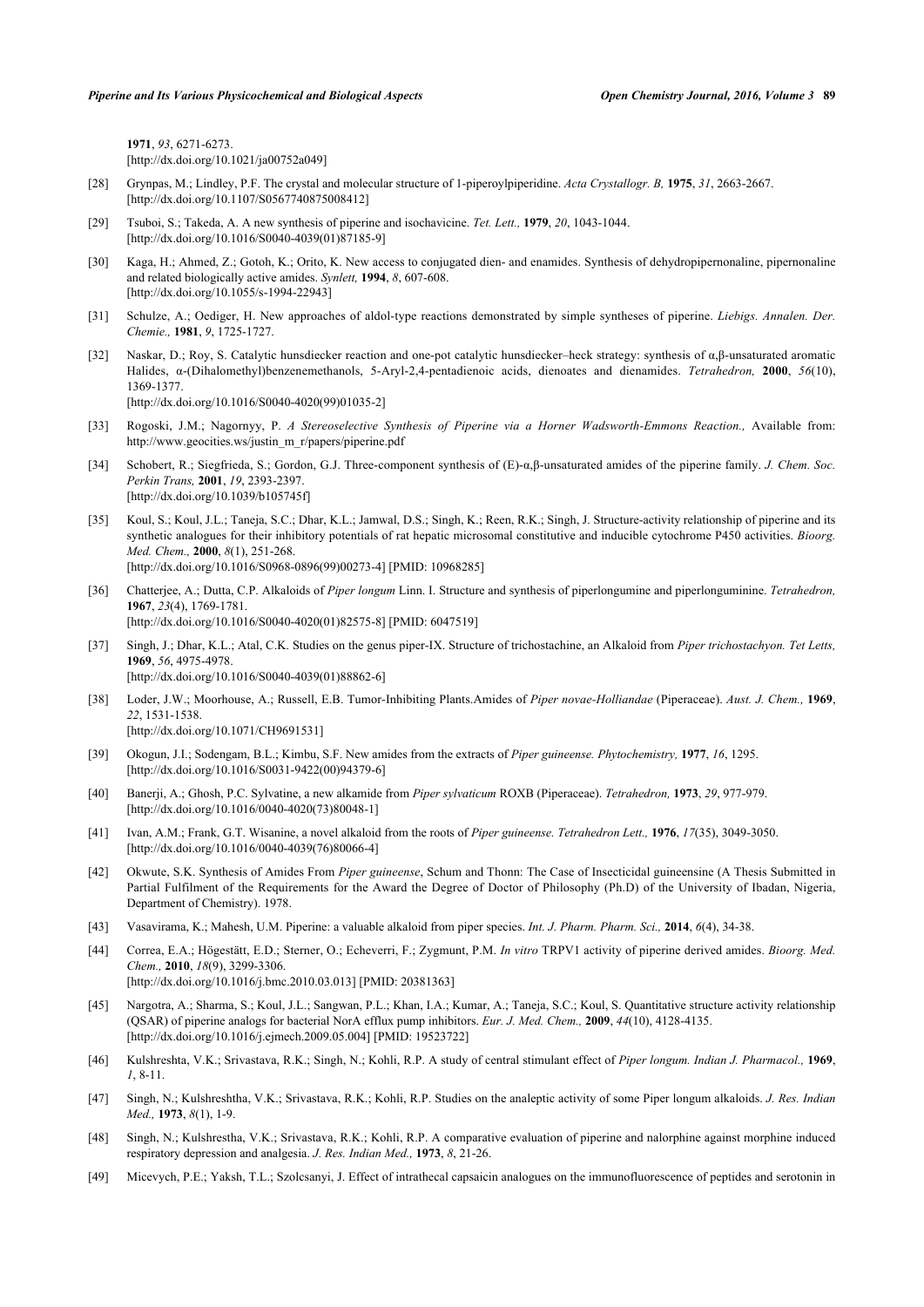the dorsal horn in rats. *Neuroscience,* **1983**, *8*(1), 123-131. [\[http://dx.doi.org/10.1016/0306-4522\(83\)90031-3](http://dx.doi.org/10.1016/0306-4522(83)90031-3)] [PMID: [6188075](http://www.ncbi.nlm.nih.gov/pubmed/6188075)]

[50] Franco-Cereceda, A.; Henke, H.; Lundberg, J.M.; Petermann, J.B.; Hökfelt, T.; Fischer, J.A. Calcitonin gene-related peptide (CGRP) in capsaicin-sensitive substance P-immunoreactive sensory neurons in animals and man: distribution and release by capsaicin. *Peptides,* **1987**, *8*(2), 399-410.

[\[http://dx.doi.org/10.1016/0196-9781\(87\)90117-3](http://dx.doi.org/10.1016/0196-9781(87)90117-3)] [PMID: [2438668](http://www.ncbi.nlm.nih.gov/pubmed/2438668)]

[51] Lundberg, J.M.; Franco-Cereceda, A.; Hua, X.; Hökfelt, T.; Fischer, J.A. Co-existence of substance P and calcitonin gene-related peptide-like immunoreactivities in sensory nerves in relation to cardiovascular and bronchoconstrictor effects of capsaicin. *Eur. J. Pharmacol.,* **1985**, *108*(3), 315-319.

[\[http://dx.doi.org/10.1016/0014-2999\(85\)90456-X](http://dx.doi.org/10.1016/0014-2999(85)90456-X)] [PMID: [2580718\]](http://www.ncbi.nlm.nih.gov/pubmed/2580718)

- [52] Saria, A.; Theodorsson-Norheim, E.; Gamse, R.; Lundberg, J.M. Release of substance P- and substance K-like immunoreactivities from the isolated perfused guinea-pig lung. *Eur. J. Pharmacol.,* **1984**, *106*(1), 207-208. [\[http://dx.doi.org/10.1016/0014-2999\(84\)90699-X](http://dx.doi.org/10.1016/0014-2999(84)90699-X)] [PMID: [6085050\]](http://www.ncbi.nlm.nih.gov/pubmed/6085050)
- [53] Rózsa, Z.; Varró, A.; Jancsó, G. Use of immunoblockade to study the involvement of peptidergic afferent nerves in the intestinal vasodilatory response to capsaicin in the dog. *Eur. J. Pharmacol.,* **1985**, *115*(1), 59-64. [\[http://dx.doi.org/10.1016/0014-2999\(85\)90584-9](http://dx.doi.org/10.1016/0014-2999(85)90584-9)] [PMID: [2412858](http://www.ncbi.nlm.nih.gov/pubmed/2412858)]
- [54] Theodorsson-Norheim, E.; Hua, X.Y.; Brodin, E.; Lundberg, J.M. Capsaicin treatment decreases tissue levels of neurokinin A-like immunoreactivity in the guinea pig. *Acta Physiol. Scand.,* **1985**, *124*(1), 129-131. [\[http://dx.doi.org/10.1111/j.1748-1716.1985.tb07642.x\]](http://dx.doi.org/10.1111/j.1748-1716.1985.tb07642.x) [PMID: [2990165](http://www.ncbi.nlm.nih.gov/pubmed/2990165)]
- <span id="page-15-0"></span>[55] Miyauchi, T.; Ishikawa, T.; Sugishita, Y.; Saito, A.; Goto, K. Involvement of calcitonin gene-related peptide in the positive chronotropic and inotropic effects of piperine and development of cross-tachyphylaxis between piperine and capsaicin in the isolated rat atria. *J. Pharmacol. Exp. Ther.,* **1989**, *248*(2), 816-824. [PMID: [2783973\]](http://www.ncbi.nlm.nih.gov/pubmed/2783973)
- <span id="page-15-1"></span>[56] Szallasi, A.; Blumberg, P.M. Characterization of vanilloid receptors in the dorsal horn of pig spinal cord. *Brain Res.,* **1991**, *547*(2), 335-338. [\[http://dx.doi.org/10.1016/0006-8993\(91\)90982-2](http://dx.doi.org/10.1016/0006-8993(91)90982-2)] [PMID: [1884211](http://www.ncbi.nlm.nih.gov/pubmed/1884211)]
- <span id="page-15-2"></span>[57] Kawada, T.; Sakabe, S.; Watanabe, T.; Yamamoto, M.; Iwai, K. Some pungent principles of spices cause the adrenal medulla to secrete catecholamine in anesthetized rats. *Proc. Soc. Exp. Biol. Med.,* **1988**, *188*(2), 229-233. [\[http://dx.doi.org/10.3181/00379727-188-2-RC1](http://dx.doi.org/10.3181/00379727-188-2-RC1)] [PMID: [3375268](http://www.ncbi.nlm.nih.gov/pubmed/3375268)]
- <span id="page-15-3"></span>[58] Mujumdar, A.M.; Dhuley, J.N.; Deshmukh, V.K.; Raman, P.H.; Thorat, S.L.; Naik, S.R. Effect of piperine on pentobarbitone induced hypnosis in rats. *Indian J. Exp. Biol.,* **1990**, *28*(5), 486-487. [PMID: [2401524\]](http://www.ncbi.nlm.nih.gov/pubmed/2401524)
- <span id="page-15-4"></span>[59] Atal, C.K.; Dubey, R.K.; Singh, J. Biochemical basis of enhanced drug bioavailability by piperine: evidence that piperine is a potent inhibitor of drug metabolism. *J. Pharmacol. Exp. Ther.,* **1985**, *232*(1), 258-262. [PMID: [3917507\]](http://www.ncbi.nlm.nih.gov/pubmed/3917507)
- <span id="page-15-5"></span>[60] Kulshreshta, V.K.; Singh, N.; Srivastava, R.K.; Rastogi, S.K.; Kohli, R.P. Analysis of central stimulant activity of *Piper nigrum. J. Res. Indian Med.,* **1971**, *6*, 17-23.
- <span id="page-15-6"></span>[61] Eun, J.S. A study on the mechanism of analgesic action of piperine. *Yakhak Hoeji,* **1986**, *30*(4), 169-173.
- <span id="page-15-7"></span>[62] Wattanathorn, J.; Chonpathompikunlert, P.; Muchimapura, S.; Priprem, A.; Tankamnerdthai, O. Piperine, the potential functional food for mood and cognitive disorders. *Food Chem. Toxicol.,* **2008**, *46*(9), 3106-3110. [\[http://dx.doi.org/10.1016/j.fct.2008.06.014](http://dx.doi.org/10.1016/j.fct.2008.06.014)] [PMID: [18639606](http://www.ncbi.nlm.nih.gov/pubmed/18639606)]
- <span id="page-15-8"></span>[63] Pei, Y.Q.; Cao, L. The pharmacological action of 3,4-dichlorophenyl propenoyl isobutylamide on the central nervous system. *Yao. Hsueh. Pao.,* **1982**, *17*, 736-743.
- <span id="page-15-9"></span>[64] Liu, G.Q.; Algeri, S.; Ceci, A.; Garattini, S.; Gobbi, M.; Murai, S. Stimulation of serotonin synthesis in rat brain after antiepilepsirine, an antiepileptic piperine derivative. *Biochem. Pharmacol.,* **1984**, *33*(23), 3883-3886. [\[http://dx.doi.org/10.1016/0006-2952\(84\)90055-8](http://dx.doi.org/10.1016/0006-2952(84)90055-8)] [PMID: [6210090](http://www.ncbi.nlm.nih.gov/pubmed/6210090)]
- <span id="page-15-10"></span>[65] Webb, G.A.; Belton, P.S.; Gil, A.M.; Delgadillo, I.; Milic, B.L.; Djilas, S.M.; Milic, N.B. Suppression effects of spice plants on free radical formation. *Mag. Res. Food Sci.,* **2001**.
- <span id="page-15-11"></span>[66] Naidu, K.A.; Thippeswamy, N.B. Inhibition of human low density lipoprotein oxidation by active principles from spices. *Mol. Cell. Biochem.,* **2002**, *229*(1-2), 19-23. [\[http://dx.doi.org/10.1023/A:1017930708099\]](http://dx.doi.org/10.1023/A:1017930708099) [PMID: [11936843](http://www.ncbi.nlm.nih.gov/pubmed/11936843)]
- <span id="page-15-12"></span>[67] Pistolesim, E. Nutritional and therapeutical preparation having antioxidant activity. *PCT Int Appl.,* **2002**. WO 2002052955 A1, 22.
- <span id="page-15-13"></span>[68] Rauscher, F.M.; Sanders, R.A.; Watkins, J.B., III Effects of piperine on antioxidant pathways in tissues from normal and streptozotocininduced diabetic rats. *J. Biochem. Mol. Toxicol.,* **2000**, *14*(6), 329-334. [\[http://dx.doi.org/10.1002/1099-0461\(2000\)14:6<329::AID-JBT5>3.0.CO;2-G](http://dx.doi.org/10.1002/1099-0461(2000)14:6<329::AID-JBT5>3.0.CO;2-G)] [PMID: [11083086](http://www.ncbi.nlm.nih.gov/pubmed/11083086)]
- <span id="page-15-14"></span>[69] Khajuria, A.; Zutshi, U.; Bedi, K.L. Permeability characteristics of piperine on oral absorptionan active alkaloid from peppers and a bioavailability enhancer. *Indian J. Exp. Biol.,* **1998**, *36*(1), 46-50. [PMID: [9536651\]](http://www.ncbi.nlm.nih.gov/pubmed/9536651)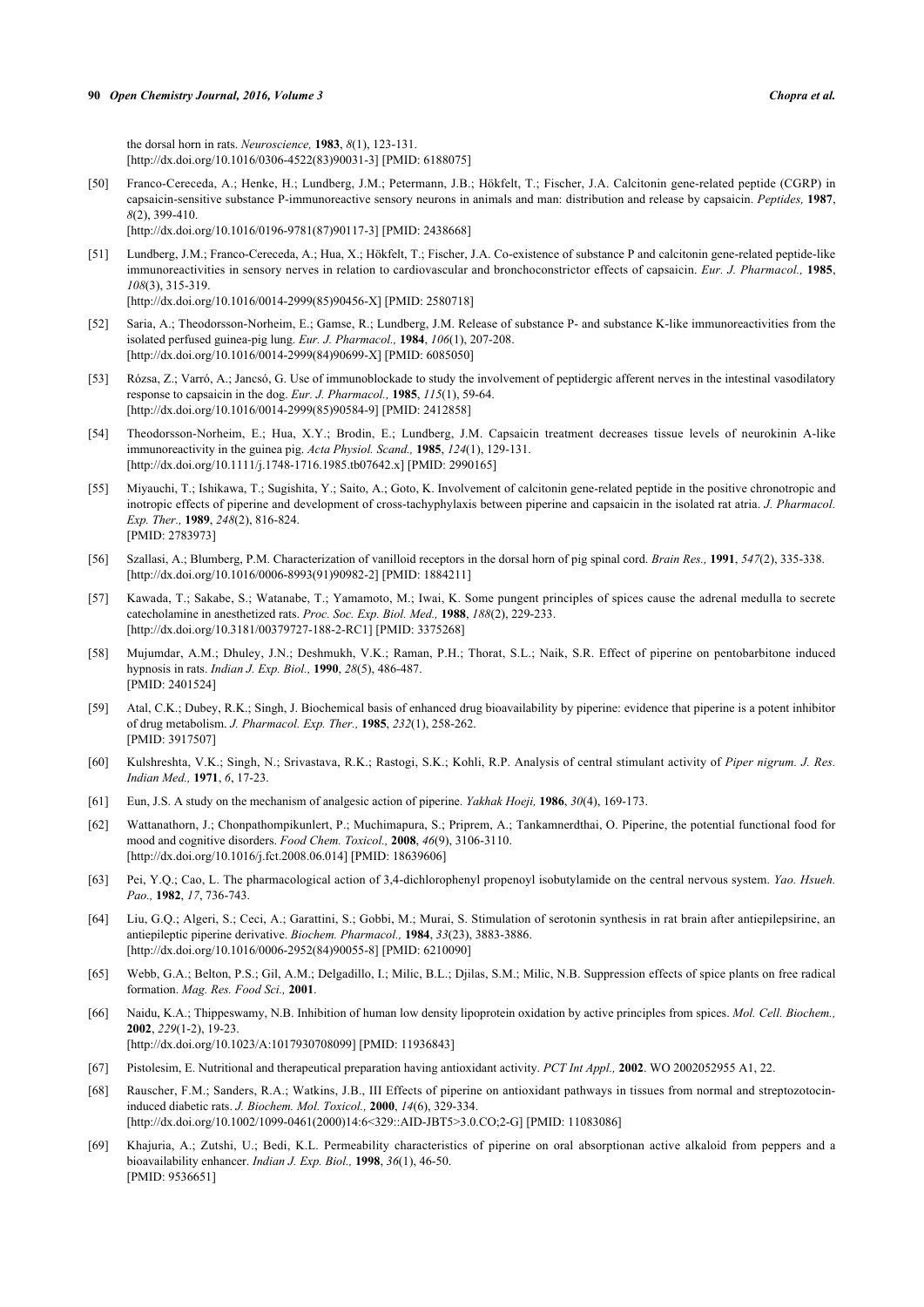- <span id="page-16-0"></span>[70] Khajuria, A.; Thusu, N.; Zutshi, U. Piperine modulates permeability characteristics of intestine by inducing alterations in membrane dynamics: influence on brush border membrane fluidity, ultrastructure and enzyme kinetics. *Phytomedicine,* **2002**, *9*(3), 224-231. [\[http://dx.doi.org/10.1078/0944-7113-00114](http://dx.doi.org/10.1078/0944-7113-00114)] [PMID: [12046863\]](http://www.ncbi.nlm.nih.gov/pubmed/12046863)
- <span id="page-16-1"></span>[71] Takaki, M.; Jin, J.G.; Lu, Y.F.; Nakayama, S. Effects of piperine on the motility of the isolated guinea-pig ileum: comparison with capsaicin. *Eur. J. Pharmacol.,* **1990**, *186*(1), 71-77. [\[http://dx.doi.org/10.1016/0014-2999\(90\)94061-2](http://dx.doi.org/10.1016/0014-2999(90)94061-2)] [PMID: [1704311](http://www.ncbi.nlm.nih.gov/pubmed/1704311)]
- [72] Cole, O.F. Pharmacological studies of piperine; I. Effects of piperine on transmural nerve stimulation. *Planta Med.,* **1985**, *2*(2), 153-156. [\[http://dx.doi.org/10.1055/s-2007-969433](http://dx.doi.org/10.1055/s-2007-969433)] [PMID: [4034732\]](http://www.ncbi.nlm.nih.gov/pubmed/4034732)
- <span id="page-16-2"></span>[73] Annamalai, A.R.; Manavalan, R. Effects of Trikatu and its individual components and piperine on gastrointestinal tracts; - a bioavailability enhancer. *IDrugs,* **1990**, *27*(12), 595-604.
- <span id="page-16-3"></span>[74] Johri, R.K.; Thusu, N.; Khajuria, A.; Zutshi, U. Piperine-mediated changes in the permeability of rat intestinal epithelial cells. The status of gamma-glutamyl transpeptidase activity, uptake of amino acids and lipid peroxidation. *Biochem. Pharmacol.,* **1992**, *43*(7), 1401-1407. [\[http://dx.doi.org/10.1016/0006-2952\(92\)90195-O](http://dx.doi.org/10.1016/0006-2952(92)90195-O)] [PMID: [1348936\]](http://www.ncbi.nlm.nih.gov/pubmed/1348936)
- <span id="page-16-4"></span>[75] Khajuria, A.; Johrn, R.K.; Zutshi, U. Piperine mediated alterations in lipid peroxidation and cellular thiol status of rat intestinal mucosa and epithelial cells. *Phytomedicine,* **1999**, *6*(5), 351-355. [\[http://dx.doi.org/10.1016/S0944-7113\(99\)80058-0\]](http://dx.doi.org/10.1016/S0944-7113(99)80058-0) [PMID: [11962543](http://www.ncbi.nlm.nih.gov/pubmed/11962543)]
- <span id="page-16-5"></span>[76] Bajad, S.; Bedi, K.L.; Singla, A.K.; Johri, R.K. Antidiarrhoeal activity of piperine in mice. *Planta Med.,* **2001**, *67*(3), 284-287. [\[http://dx.doi.org/10.1055/s-2001-11999](http://dx.doi.org/10.1055/s-2001-11999)] [PMID: [11345706\]](http://www.ncbi.nlm.nih.gov/pubmed/11345706)
- <span id="page-16-6"></span>[77] Bajad, S.; Bedi, K.L.; Singla, A.K.; Johri, R.K. Piperine inhibits gastric emptying and gastrointestinal transit in rats and mice. *Planta Med.,* **2001**, *67*(2), 176-179. [\[http://dx.doi.org/10.1055/s-2001-11505](http://dx.doi.org/10.1055/s-2001-11505)] [PMID: [11301872\]](http://www.ncbi.nlm.nih.gov/pubmed/11301872)
- <span id="page-16-7"></span>[78] Bhardwaj, R.K.; Glaeser, H.; Becquemont, L.; Klotz, U.; Gupta, S.K.; Fromm, M.F. Piperine, a major constituent of *black pepper*, inhibits human P-glycoprotein and CYP3A4. *J. Pharmacol. Exp. Ther.,* **2002**, *302*(2), 645-650. [\[http://dx.doi.org/10.1124/jpet.102.034728\]](http://dx.doi.org/10.1124/jpet.102.034728) [PMID: [12130727](http://www.ncbi.nlm.nih.gov/pubmed/12130727)]
- <span id="page-16-8"></span>[79] Khamar, B. 1, 3-benodioxole derivatives for chemsensitizers.. *PCT Int. Appl.,* **2002**. WO2002000164A2, 16.
- <span id="page-16-9"></span>[80] Hiwale, A.R.; Dhuley, J.N.; Naik, S.R. Effect of co-administration of piperine on pharmacokinetics of beta-lactam antibiotics in rats. *Indian J. Exp. Biol.,* **2002**, *40*(3), 277-281. [PMID: [12635696\]](http://www.ncbi.nlm.nih.gov/pubmed/12635696)
- <span id="page-16-10"></span>[81] Shah, S.V.; Ballaga, R. Composition and methods using agents that reduce availability of a catalytic iron source in glomeruli for treating glomerular disorders. *US Pat. Appl. Publ.,* **2002**.
- <span id="page-16-11"></span>[82] Tang, X. Compound traditional medicine with piperine for increasing bioavailability of paeoniflorin and its preparing methods. *Faming Zhuanli Shenging Gongkui Shuomingshu ,* **2002**. US2002091146A1, 20.
- <span id="page-16-12"></span>[83] Singh, A.; Jain, R. Novel pharmaceutical composition of antitubercular drugs and process for their preparation. *Pat. Int. Appl.,* **2002**. CN1339298 A: 16.
- <span id="page-16-13"></span>[84] Balakrishan, V.; Varma, S.; Chatterji, D. Piperine auguments transcription inhibitory activity of rifampicin by several fold in *Mycobacterium smegmatis*. *Curr. Sci.,* **2001**, *80*(10), 1302-1305.
- <span id="page-16-14"></span>[85] Velpandian, T.; Jasuja, R.; Bhardwaj, R.K.; Jaiswal, J.; Gupta, S.K. Piperine in food: interference in the pharmacokinetics of phenytoin. *Eur. J. Drug Metab. Pharmacokinet.,* **2001**, *26*(4), 241-247. [\[http://dx.doi.org/10.1007/BF03226378\]](http://dx.doi.org/10.1007/BF03226378) [PMID: [11808866](http://www.ncbi.nlm.nih.gov/pubmed/11808866)]
- <span id="page-16-15"></span>[86] Mujumdar, A.M.; Dhuley, J.N.; Deshmukh, V.K.; Naik, S.R. Effect of piperine on bioaaavailability of oxyphenyl butazone in rats. *IDrugs,* **1999**, *36*(2), 123-126.
- <span id="page-16-16"></span>[87] Gupta, S.K.; Bansal, P.; Bhardwaj, R.K.; Velpandian, T. Comparative anti-nociceptive, anti-inflammatory and toxicity profile of nimesulide *vs* nimesulide and piperine combination. *Pharmacol. Res.,* **2000**, *41*(6), 657-662. [\[http://dx.doi.org/10.1006/phrs.1999.0640\]](http://dx.doi.org/10.1006/phrs.1999.0640) [PMID: [10816335](http://www.ncbi.nlm.nih.gov/pubmed/10816335)]
- <span id="page-16-17"></span>[88] Singh, A.; Jain, R. Pharmaceuticals composition NSAID'S and piperene. *Eur. Pat. Appl.,* **1999**, 935-964. EP Cl.AG1K31/4457.
- <span id="page-16-18"></span>[89] Shah, S.V.; Baliga, R. Compositions and method for chemotherapy having reduced nephrotoxicity. *US Pat. Appl. Publ.,* **2002**. US 2002183333 AI, 15.
- <span id="page-16-19"></span>[90] Rosenberg Zand, R.S.; Jenkins, D.J.; Brown, T.J.; Diamandis, E.P. Flavonoids can block PSA production by breast and prostate cancer cell lines. *Clin. Chim. Acta,* **2002**, *317*(1-2), 17-26. [\[http://dx.doi.org/10.1016/S0009-8981\(01\)00698-2\]](http://dx.doi.org/10.1016/S0009-8981(01)00698-2) [PMID: [11814454](http://www.ncbi.nlm.nih.gov/pubmed/11814454)]
- <span id="page-16-20"></span>[91] Majeed, M.; Badmaev, V.; Bammi, R.K.; Prakash, S.; Natarajan, S. *Methods for increased bioavailability of nutrients and pharmaceuticals by tetrahydropiperine and its analogue and derivatives.,* **2005**. USA Patent No 6849645 B2.
- <span id="page-16-21"></span>[92] Reen, R.K.; Singh, J. *In vitro* and *in vivo* inhibition of pulmonary cytochrome P450 activities by piperine, a major ingredient of piper species. *Indian J. Exp. Biol.,* **1991**, *29*(6), 568-573. [PMID: [1889831\]](http://www.ncbi.nlm.nih.gov/pubmed/1889831)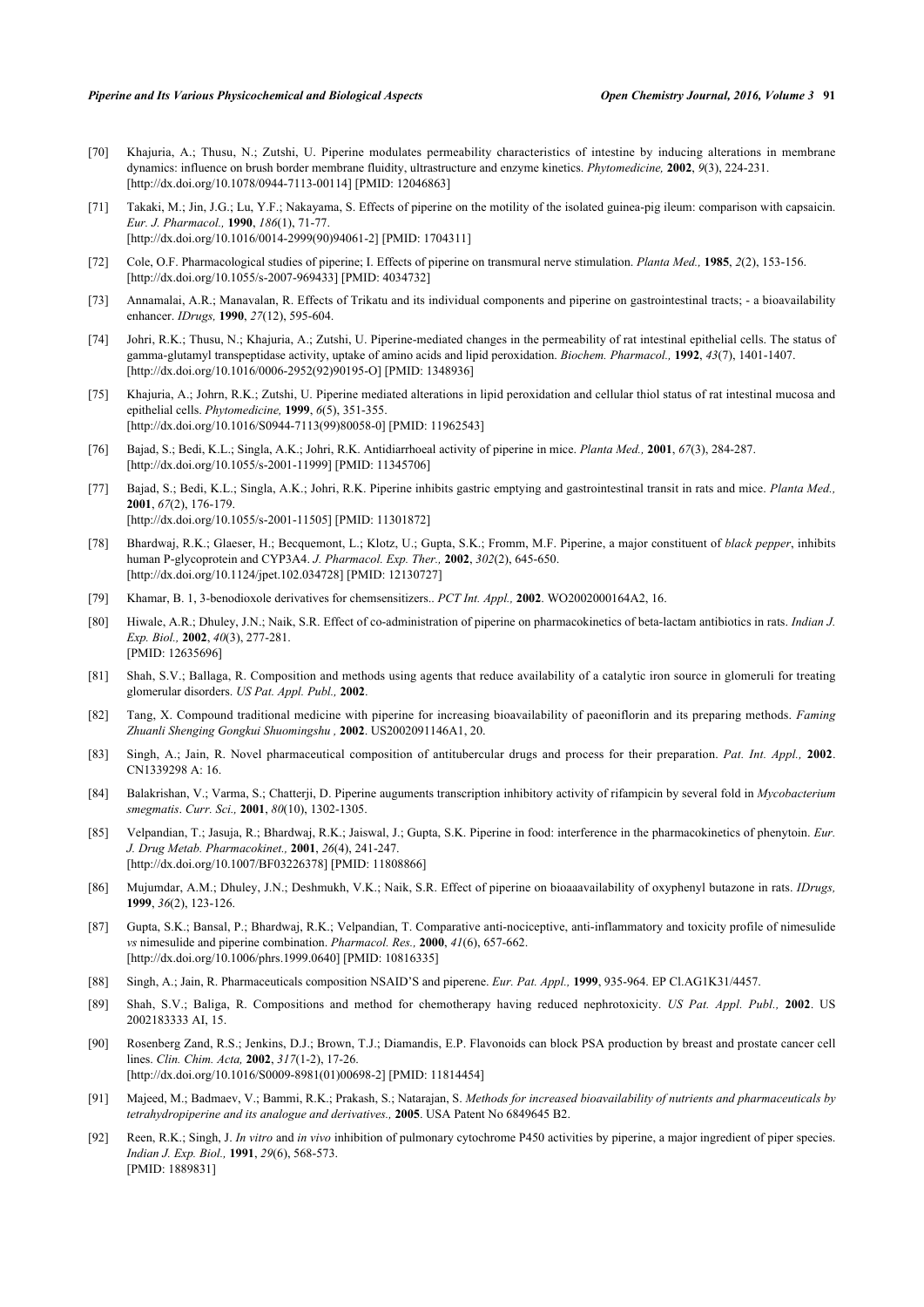#### **92** *Open Chemistry Journal, 2016, Volume 3 Chopra et al.*

- <span id="page-17-0"></span>[93] Badmaev, V.; Majeed, M.; Rajendran, R. *Use of piperine to increase the bioavailability of nutritional compounds.*, 1996. USA patent No. 5536506 A.
- <span id="page-17-1"></span>[94] Majeed, M.; Badmaev, V.; Rajendran, R. *Use of piperine to increase the bioavailability of nutritional compounds.*, 1996. United States Patents: 5744161, 5972382.
- <span id="page-17-2"></span>[95] Atal, C.K.; Zutshi, U.; Rao, P.G. Scientific evidence on the role of Ayurvedic herbals on bioavailability of drugs. *J. Ethnopharmacol.,* **1981**, *4*(2), 229-232. [\[http://dx.doi.org/10.1016/0378-8741\(81\)90037-4](http://dx.doi.org/10.1016/0378-8741(81)90037-4)] [PMID: [7311598](http://www.ncbi.nlm.nih.gov/pubmed/7311598)]
- <span id="page-17-3"></span>[96] Shin, K.H.; Woo, W.S. Studies on crude drugs acting on drug metabolizing enzymes: effect of piperine on hepatic microsomal mixed function oxidase system. *Korean Biochem. J,* **1985**, *18*, 9-15.
- [97] Mujumdar, A.M.; Dhuley, J.N.; Deshmukh, V.K.; Raman, P.H.; Thorat, S.L.; Naik, S.R. Effect of piperine on pentobarbitone induced hypnosis in rats. *Indian J. Exp. Biol.,* **1990**, *28*(5), 486-487. [PMID: [2401524\]](http://www.ncbi.nlm.nih.gov/pubmed/2401524)
- <span id="page-17-4"></span>[98] Reen, R.K.; Jamwal, D.S.; Taneja, S.C.; Koul, J.L.; Dubey, R.K.; Wiebel, F.J.; Singh, J. Impairment of UDP-glucose dehydrogenase and glucuronidation activities in liver and small intestine of rat and guinea pig *in vitro* by piperine. *Biochem. Pharmacol.,* **1993**, *46*(2), 229-238. [\[http://dx.doi.org/10.1016/0006-2952\(93\)90408-O](http://dx.doi.org/10.1016/0006-2952(93)90408-O)] [PMID: [8347144\]](http://www.ncbi.nlm.nih.gov/pubmed/8347144)
- <span id="page-17-5"></span>[99] Badmaev, V.; Majeed, M.; Prakash, L. Piperine derived from black pepper increases the plasma levels of coenzyme Q10 following oral supplementation. *J. Nutr. Biochem.,* **2000**, *11*(2), 109-113. [\[http://dx.doi.org/10.1016/S0955-2863\(99\)00074-1\]](http://dx.doi.org/10.1016/S0955-2863(99)00074-1) [PMID: [10715596](http://www.ncbi.nlm.nih.gov/pubmed/10715596)]
- <span id="page-17-6"></span>[100] Badmaev, V.; Majeed, M.; Edward, P.N. Piperine, an alkaloid derived from black pepper, increases serum response of beta-carotene during 14 days of oral beta-carotenesupplementation. *Nutr. Res.,* **1999**, *19*, 381-388. [\[http://dx.doi.org/10.1016/S0271-5317\(99\)00007-X\]](http://dx.doi.org/10.1016/S0271-5317(99)00007-X)
- <span id="page-17-7"></span>[101] Sharma, A.K.; Singh, R.H. Screening of anti-inflammatory activity of certain indigenous drugs on carragenin induced hind paw oedema in rats. *Bull. Medico. Ethenobot. Res.,* **1980**, *1*(2), 262-271.
- <span id="page-17-8"></span>[102] Bae, G.S.; Kim, M.S.; Jeong, J.; Lee, H.Y.; Park, K.C.; Koo, B.S.; Kim, B.J.; Kim, T.H.; Lee, S.H.; Hwang, S.Y.; Shin, Y.K.; Song, H.J.; Park, S.J. Piperine ameliorates the severity of cerulein-induced acute pancreatitis by inhibiting the activation of mitogen activated protein kinases. *Biochem. Biophys. Res. Commun.,* **2011**, *410*(3), 382-388. [\[http://dx.doi.org/10.1016/j.bbrc.2011.05.136](http://dx.doi.org/10.1016/j.bbrc.2011.05.136)] [PMID: [21663734\]](http://www.ncbi.nlm.nih.gov/pubmed/21663734)
- <span id="page-17-9"></span>[103] Sharma, S.C.; Mukhtar, H.; Sharma, S.K.; Krishna Murt, C.R. Lipid peroxide formation in experimental inflammation. *Biochem. Pharmacol.,* **1972**, *21*(8), 1210-1214. [\[http://dx.doi.org/10.1016/0006-2952\(72\)90118-9](http://dx.doi.org/10.1016/0006-2952(72)90118-9)] [PMID: [5034204](http://www.ncbi.nlm.nih.gov/pubmed/5034204)]
- <span id="page-17-10"></span>[104] Bang, J.S.; Oh, D.H.; Choi, H.M.; Sur, B.J.; Lim, S.J.; Kim, J.Y.; Yang, H.I.; Yoo, M.C.; Hahm, D.H.; Kim, K.S. Anti-inflammatory and antiarthritic effects of piperine in human interleukin 1β-stimulated fibroblast-like synoviocytes and in rat arthritis models. *Arthritis Res. Ther.,* **2009**, *11*(2), R49. [\[http://dx.doi.org/10.1186/ar2662](http://dx.doi.org/10.1186/ar2662)] [PMID: [19327174\]](http://www.ncbi.nlm.nih.gov/pubmed/19327174)
- <span id="page-17-11"></span>[105] Ahmed, M.; Rahman, M.W.; Rahman, M.T.; Hossain, C.F. Analgesic principle from the bark of *Careya arborea*. *Pharmazie,* **2002**, *57*(10), 698-701. [PMID: [12426952\]](http://www.ncbi.nlm.nih.gov/pubmed/12426952)
- <span id="page-17-12"></span>[106] Tasleem, F.; Azhar, I.; Ali, S.N.; Perveen, S.; Mahmood, Z.A. Analgesic and anti-inflammatory activities of *Piper nigrum* L. *Asian Pac. J. Trop. Med.,* **2014**, *7S1*(14), S461-S468. [\[http://dx.doi.org/10.1016/S1995-7645\(14\)60275-3\]](http://dx.doi.org/10.1016/S1995-7645(14)60275-3) [PMID: [25312168](http://www.ncbi.nlm.nih.gov/pubmed/25312168)]
- <span id="page-17-13"></span>[107] Sabinaa, E.P.; Nasreen, A.; Vedi, M.; Rasool, M. Analgesic, antipyretic and ulcerogenic effects of piperine: an active ingredient of pepper. *J. Pharm. Sci. & Res.,* **2013**, *5*(10), 203-206.
- <span id="page-17-14"></span>[108] Li, S.; Wang, C.; Li, W.; Koike, K.; Nikaido, T.; Wang, M.W. Antidepressant-like effects of piperine and its derivative, antiepilepsirine. *J. Asian Nat. Prod. Res.,* **2007**, *9*(3-5), 421-430. [\[http://dx.doi.org/10.1080/10286020500384302\]](http://dx.doi.org/10.1080/10286020500384302) [PMID: [17701559](http://www.ncbi.nlm.nih.gov/pubmed/17701559)]
- <span id="page-17-15"></span>[109] Khan, I.A.; Mirza, Z.M.; Kumar, A.; Verma, V.; Qazi, G.N. Piperine, a phytochemical potentiator of ciprofloxacin against *Staphylococcus aureus*. *Antimicrob. Agents Chemother.,* **2006**, *50*(2), 810-812. [\[http://dx.doi.org/10.1128/AAC.50.2.810-812.2006](http://dx.doi.org/10.1128/AAC.50.2.810-812.2006)] [PMID: [16436753\]](http://www.ncbi.nlm.nih.gov/pubmed/16436753)
- <span id="page-17-16"></span>[110] Begum, N.; Bakshi, V.; Vijayalaxmi, A.; Gaud, D.P.; Sunand, K.; Kumar, K.S. Protective role of piperine and metformin on gentamicin induced hepatorenal toxicity. *Int. J. Pharm. Sci. Rev. Res.,* **2015**, *35*(2), 3-89.
- <span id="page-17-17"></span>[111] Park, B.S.; Son, D.J.; Park, Y.H.; Kim, T.W.; Lee, S.E. Antiplatelet effects of acidamides isolated from the fruits of *Piper longum* L. *Phytomedicine,* **2007**, *14*(12), 853-855. [\[http://dx.doi.org/10.1016/j.phymed.2007.06.011\]](http://dx.doi.org/10.1016/j.phymed.2007.06.011) [PMID: [17689230](http://www.ncbi.nlm.nih.gov/pubmed/17689230)]
- <span id="page-17-18"></span>[112] Dhuley, J.N.; Raman, P.H.; Mujumdar, A.M.; Naik, S.R. Inhibition of lipid peroxidation by piperine during experimental inflammation in rats. *Indian J. Exp. Biol.,* **1993**, *31*(5), 443-445. [PMID: [8359852\]](http://www.ncbi.nlm.nih.gov/pubmed/8359852)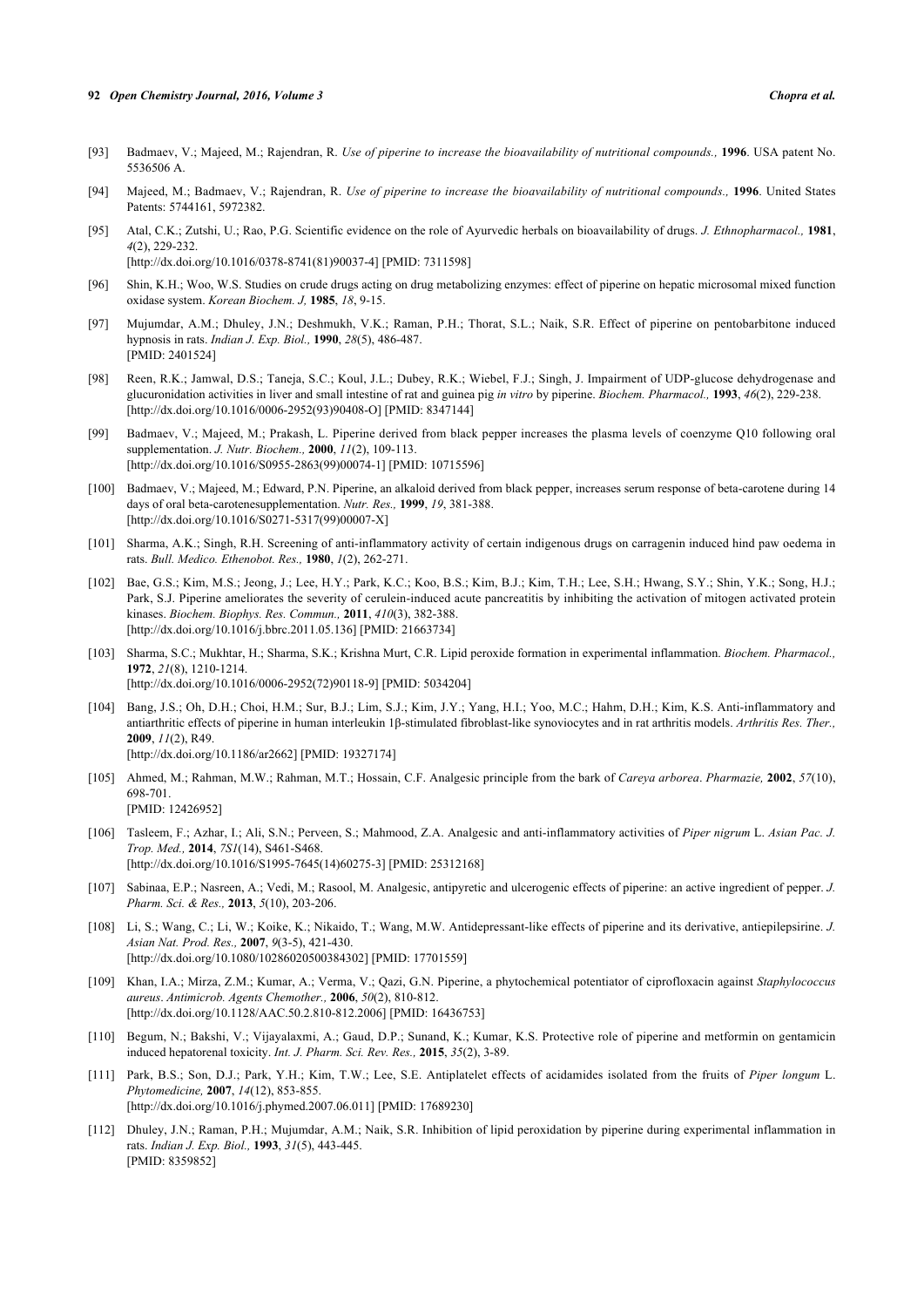- <span id="page-18-0"></span>[113] Khajuria, A.; Johrn, R.K.; Zutshi, U. Piperine mediated alterations in lipid peroxidation and cellular thiol status of rat intestinal mucosa and epithelial cells. *Phytomedicine,* **1999**, *6*(5), 351-355. [\[http://dx.doi.org/10.1016/S0944-7113\(99\)80058-0\]](http://dx.doi.org/10.1016/S0944-7113(99)80058-0) [PMID: [11962543](http://www.ncbi.nlm.nih.gov/pubmed/11962543)]
- <span id="page-18-1"></span>[114] Durgaprasad, S.; Pai, C.G.; Vasanthkumar, ; Alvres, J.F.; Namitha, S. A pilot study of the antioxidant effect of curcumin in tropical pancreatitis. *Indian J. Med. Res.,* **2005**, *122*(4), 315-318. [PMID: [16394323\]](http://www.ncbi.nlm.nih.gov/pubmed/16394323)
- <span id="page-18-2"></span>[115] Peela, J.R.; Elshaar, F.; Awamy, H.M.E.; Srikumar, S. Effect of piperine on lipid profile of non-transgenic mice. *Int. Rev. Biophys. Chem.,* **2012**, *3*(4)
- <span id="page-18-3"></span>[116] Vijayakumar, R.S.; Nalini, N. Piperine, an active principle from *Piper nigrum*, modulates hormonal and apo lipoprotein profiles in hyperlipidemic rats. *J. Basic Clin. Physiol. Pharmacol.,* **2006**, *17*(2), 71-86. [\[http://dx.doi.org/10.1515/JBCPP.2006.17.2.71](http://dx.doi.org/10.1515/JBCPP.2006.17.2.71)] [PMID: [16910313](http://www.ncbi.nlm.nih.gov/pubmed/16910313)]
- <span id="page-18-4"></span>[117] Shah, S.S.; Shah, G.B.; Singh, S.D.; Gohil, P.V.; Chauhan, K.; Shah, K.A.; Chorawala, M. Effect of piperine in the regulation of obesityinduced dyslipidemia in high-fat diet rats. *Indian J. Pharmacol.,* **2011**, *43*(3), 296-299. [\[http://dx.doi.org/10.4103/0253-7613.81516](http://dx.doi.org/10.4103/0253-7613.81516)] [PMID: [21713094](http://www.ncbi.nlm.nih.gov/pubmed/21713094)]
- <span id="page-18-5"></span>[118] Malini, T.; Arunakaran, J.; Aruldhas, M.M.; Govindarajulu, P. Effects of piperine on the lipid composition and enzymes of the pyruvatemalate cycle in the testis of the rat *in vivo*. *Biochem. Mol. Biol. Int.,* **1999**, *47*(3), 537-545. [PMID: [10204091\]](http://www.ncbi.nlm.nih.gov/pubmed/10204091)
- <span id="page-18-6"></span>[119] Reen, R.K.; Roesch, S.F.; Kiefer, F.; Wiebel, F.J.; Singh, J. Piperine impairs cytochrome P4501A1 activity by direct interaction with the enzyme and not by down regulation of CYP1A1 gene expression in the rat hepatoma 5L cell line. *Biochem. Biophys. Res. Commun.,* **1996**, *218*(2), 562-569. [\[http://dx.doi.org/10.1006/bbrc.1996.0100](http://dx.doi.org/10.1006/bbrc.1996.0100)] [PMID: [8561796\]](http://www.ncbi.nlm.nih.gov/pubmed/8561796)
- <span id="page-18-7"></span>[120] Goldstein, D.B. The effects of drugs on membrane fluidity. *Annu. Rev. Pharmacol. Toxicol.,* **1984**, *24*, 43-64. [\[http://dx.doi.org/10.1146/annurev.pa.24.040184.000355](http://dx.doi.org/10.1146/annurev.pa.24.040184.000355)] [PMID: [6329077\]](http://www.ncbi.nlm.nih.gov/pubmed/6329077)
- <span id="page-18-8"></span>[121] Jhanwar, B.; Gupta, S.S. Biopotentiation using herbs: novel technique for poor bioavailable drugs. *Int. J. Pharm. Tech. Res.,* **2014**, *6*(2), 443-454.
- <span id="page-18-9"></span>[122] Diwan, V.; Poudyal, H.; Brown, L. Piperine attenuates cardiovascular, liver and metabolic changes in high carbohydrate, high fat-fed rats. *Cell Biochem. Biophys.,* **2013**, *67*(2), 297-304. [\[http://dx.doi.org/10.1007/s12013-011-9306-1\]](http://dx.doi.org/10.1007/s12013-011-9306-1) [PMID: [22038304](http://www.ncbi.nlm.nih.gov/pubmed/22038304)]
- <span id="page-18-10"></span>[123] Veerareddy, P.R.; Vobalaboina, V. Pharmacokinetics and tissue distribution of piperine lipid nanospheres. *Pharmazie,* **2008**, *63*(5), 352-355. [PMID: [18557418\]](http://www.ncbi.nlm.nih.gov/pubmed/18557418)
- <span id="page-18-11"></span>[124] Singh, N.K.; Kumar, P.; Gupta, D.K.; Singh, S.; Singh, V.K. UV-spectrophotometric method development for estimation of piperine in Chitrakadi Vati. *Der Pharmacia Lettre.,* **2011**, *3*(3), 178-182.
- <span id="page-18-12"></span>[125] Shailajan, S.; Sayed, N.; Joshi, H.; Tiwary, B. Standardization of an Ayurvedic Formulation: *Trikatu Churna* using Bioanalytical tools. *Int. J. Res. Ayur Pharma.,* **2011**, *2*(6), 1676-1678.
- <span id="page-18-13"></span>[126] Vyas, A.; Jain, V.; Singh, D.; Singh, M.; Shukla, S.S.; Pandey, R.; Swarnlata, S.; Saraf, S. TLC Densitometric Method for the Estimation of Piperine in Ayurvedic Formulation *Trikatu Churna. Orient. J. Chem.,* **2011**, *27*(1), 301-304.
- <span id="page-18-14"></span>[127] Gupta, V.; Jain, U.K. Estimation of piperine by UV-spectrophotometric method in herbal formulation, *Pippli Churna. Int. J Res. Pharmaceutica Biomed. Sci.,* **2011**, *2*(2), 550-553.
- <span id="page-18-15"></span>[128] Gupta, V.; Jain, U.K. Quantitative analysis of piperine in ayurvedic formulation by UV Spectrophotometry. *Int. J Pharma Sci. Res,* **2011**, *2*(2), 58-61.
- <span id="page-18-16"></span>[129] Gupta, V.; Jain, U.K. Status of piperine content in Ayurvedic formulation: Method standardization by HPTLC. *Res. J. Pharma Biol Chem Sci,* **2011**, *2*(2), 524-532.
- <span id="page-18-17"></span>[130] Sarkar, B.; Tiwari, S.; Patel, R.; Dubey, G. High performance thin layer chromatographic method for quantification of piperine in an ayurvedic formulation. *Asian J. Pharmacy Life Sci.,* **2011**, *1*(2), 128-132.
- <span id="page-18-18"></span>[131] Patel, S.G.; Patel, J.K.; Patel, K. Comparison and quantification of marker compound of triphala guggulu by using HPTLC method. *Am. J. Pharm. Tech. Res.,* **2012**, *2*(4), 999-1013.
- <span id="page-18-19"></span>[132] Rode, S.; Bhujbal, P.; Sandhya, P. Quantification of Piperine and 18-β Glycyrrhetinic Acid in Herbal Formulation "Eladi Gutika". *Acta Chromatogr.,* **2013**, *25*(1), 135-146. [\[http://dx.doi.org/10.1556/AChrom.25.2013.1.8\]](http://dx.doi.org/10.1556/AChrom.25.2013.1.8)
- <span id="page-18-20"></span>[133] Rout, K.K.; Rout, O.P.; Mishra, S.K. Estimation of piperine in commercial Ayurvedic formulations. *J. Planar Chromat.,* **2007**, *20*, 447-450. [\[http://dx.doi.org/10.1556/JPC.20.2007.6.10\]](http://dx.doi.org/10.1556/JPC.20.2007.6.10)
- <span id="page-18-21"></span>[134] Jain, T.; Dashora, K. Spectrophotometric fingerprinting method for Unani formulation Hab-e-Azarakhi. *Asian J. Pharm. Tech.,* **2012**, *2*(1), 1-3.
- <span id="page-18-22"></span>[135] Shailajan, S.; Menon, S.; Sayed, N.; Joshi, H.; Tiwari, B. Phytochemical, safety and pharmacokinetic profile of Jawarish-e-Bisbasa: a potent unani medicine for gastric disorders. *Asiain J. Trad. Med,* **2012**, *7*(4), 168-177.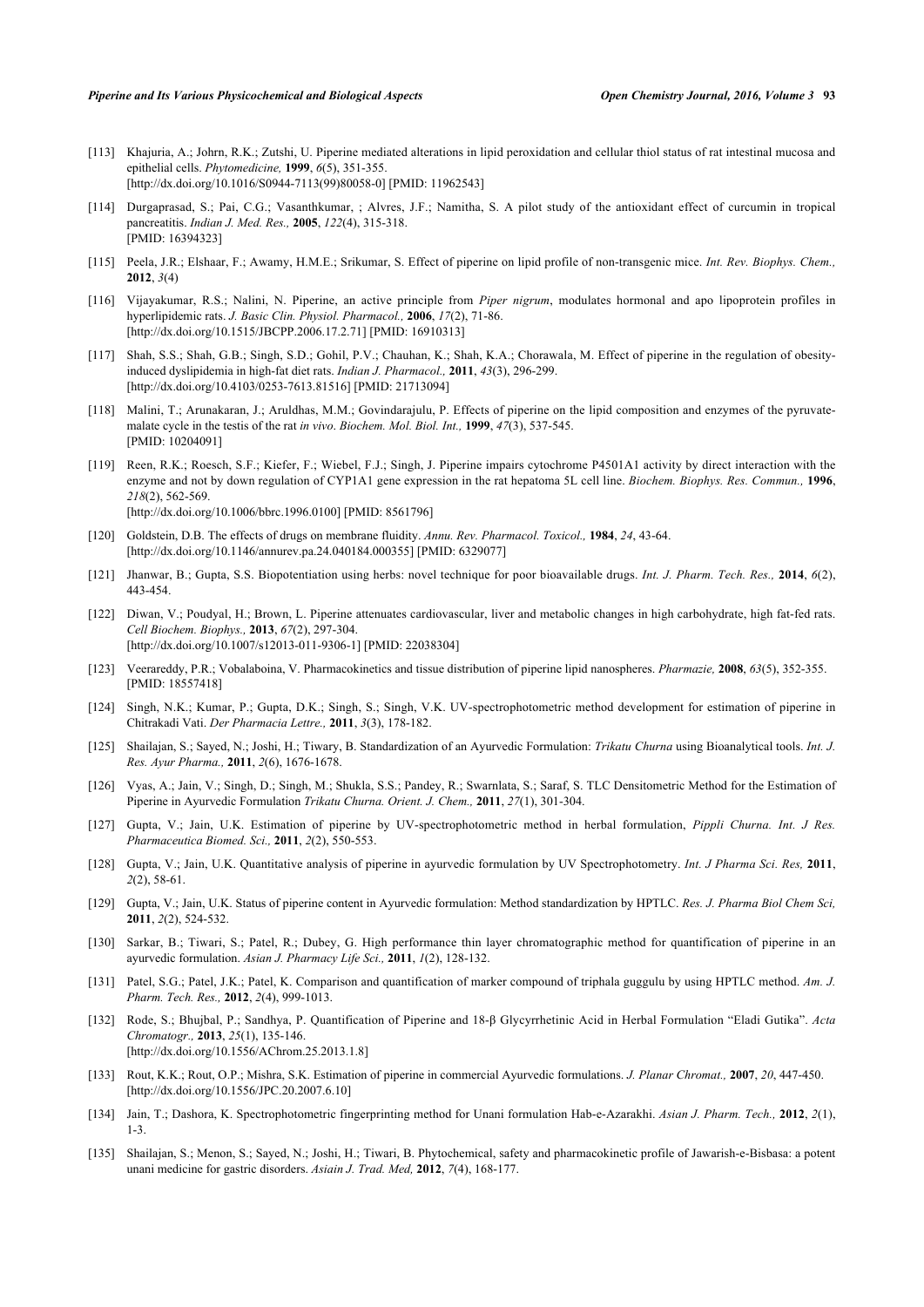- <span id="page-19-0"></span>[136] Kamal, Y.T.; Mohammed Musthaba, S.; Singh, M.; Parveen, R.; Ahmad, S.; Baboota, S.; Ali, I.; Siddiqui, K.M.; Arif Zaidi, S.M.; Zaidi, A. Development and validation of HPLC method for simultaneous estimation of piperine and guggulsterones in compound Unani formulation (tablets) and a nanoreservoir system. *Biomed. Chromatogr.,* **2012**, *26*(10), 1183-1190. [\[http://dx.doi.org/10.1002/bmc.2676\]](http://dx.doi.org/10.1002/bmc.2676) [PMID: [22213335](http://www.ncbi.nlm.nih.gov/pubmed/22213335)]
- <span id="page-19-1"></span>[137] Johnson, J.J.; Nihal, M.; Siddiqui, I.A.; Scarlett, C.O.; Bailey, H.H.; Mukhtar, H.; Ahmad, N. Enhancing the bioavailability of resveratrol by combining it with piperine. *Mol. Nutr. Food Res.,* **2011**, *55*(8), 1169-1176. [\[http://dx.doi.org/10.1002/mnfr.201100117](http://dx.doi.org/10.1002/mnfr.201100117)] [PMID: [21714124\]](http://www.ncbi.nlm.nih.gov/pubmed/21714124)
- <span id="page-19-2"></span>[138] Soumyanath, A. *Piperine and melanoma-a crucial issue for future clinical studies.,* Available at: http://www.ohsu.edu/xd/research/centers-institutes/octri/funding/upload/Soumyanathabstract.pdf
- <span id="page-19-3"></span>[139] Thuillier, P.; Sonka, J.; Phillips, K.; Samatham, R.; Yelma, A.; Reddy, N.; Vanka, M.; Tatapudi, S.; Williams, J.; Sankar, V.; Jacques, S.; Soumyanath, A. Piperine and melanoma: A crucial issue for future clinical trials in vitiligo [OCTRI]. **2012**. Available at: http://www.ohsu.edu/xd/education/library/upload/Research-Week-Abstracts-2.pdf
- <span id="page-19-4"></span>[140] Dogra, R.K.; Khanna, S.; Shanker, R. Immunotoxicological effects of piperine in mice. *Toxicology,* **2004**, *196*(3), 229-236. [\[http://dx.doi.org/10.1016/j.tox.2003.10.006](http://dx.doi.org/10.1016/j.tox.2003.10.006)] [PMID: [15036749\]](http://www.ncbi.nlm.nih.gov/pubmed/15036749)
- <span id="page-19-5"></span>[141] Han, Y.; Chin Tan, T.M.; Lim, L.Y. *In vitro* and *in vivo* evaluation of the effects of piperine on P-gp function and expression. *Toxicol. Appl. Pharmacol.,* **2008**, *230*(3), 283-289. [\[http://dx.doi.org/10.1016/j.taap.2008.02.026](http://dx.doi.org/10.1016/j.taap.2008.02.026)] [PMID: [18417181\]](http://www.ncbi.nlm.nih.gov/pubmed/18417181)
- <span id="page-19-6"></span>[142] Khandelwal, S.; Pathak, N.; Singh, M. Protective role of Piperine against Cadmium induced hepatic and renal toxicity in mice. *Toxicol. Int.,* **2008**, *15*(2), 85-89.
- [143] Karan, R.S.; Bhargava, V.K.; Garg, S.K. Effect of Trikatu (Piperine) on the pharmacokinetic profile of isoniazid in rabbits. *Indian J. Pharmacol.,* **1998**, *30*, 254-256.
- [144] Dama, M.S.; Varshneya, C.; Dardi, M.S.; Katoch, V.C. Effect of trikatu pretreatment on the pharmacokinetics of pefloxacin administered orally in mountain Gaddi goats. *J. Vet. Sci.,* **2008**, *9*(1), 25-29. [\[http://dx.doi.org/10.4142/jvs.2008.9.1.25](http://dx.doi.org/10.4142/jvs.2008.9.1.25)] [PMID: [18296885\]](http://www.ncbi.nlm.nih.gov/pubmed/18296885)
- [145] Atal, C.K.; Manavalan, R.; Nighojkar, R.; Sareen, A.N.; Gupta, O.P. Studies on *Piper chaba* as a bioavailable agents. *IDrugs,* **1980**, *17*, 266-268.
- [146] Singh, M.; Varshneya, C.; Telang, R.S.; Srivastava, A.K. Alteration of pharmacokinetics of oxytetracycline following oral administration of *Piper longum* in hens. *J. Vet. Sci.,* **2005**, *6*(3), 197-200. [PMID: [16131821\]](http://www.ncbi.nlm.nih.gov/pubmed/16131821)
- [147] Janakiraman, K.; Manavalan, R. Studies on effect of piperine on oral bioavailability of ampicillin and norfloxacin. *Afr. J. Tradit. Complement. Altern. Medicines,* **2008**, *5*(3), 257-262. [\[http://dx.doi.org/10.4314/ajtcam.v5i3.31281](http://dx.doi.org/10.4314/ajtcam.v5i3.31281)] [PMID: [20161946\]](http://www.ncbi.nlm.nih.gov/pubmed/20161946)
- [148] Kasibhatta, R.; Naidu, M.U. Influence of piperine on the pharmacokinetics of nevirapine under fasting conditions: a randomised, crossover, placebo-controlled study. *Drugs R D.,* **2007**, *8*(6), 383-391. [\[http://dx.doi.org/10.2165/00126839-200708060-00006](http://dx.doi.org/10.2165/00126839-200708060-00006)] [PMID: [17963429\]](http://www.ncbi.nlm.nih.gov/pubmed/17963429)
- [149] Singh, A.; Pawar, V.K.; Jakhmola, V.; Parabia, M.H.; Awasthi, R.; Sharma, G. *In Vivo* assessment of enhanced bioavailability of metronidazole with piperine in rabbits. *Res. J. Pharm. Biol. Chem. Sci.,* **2010**, *1*, 273-278.
- [150] Pooja, S.; Agrawal, R.P.; Nyati, P.; Savita, V.; Phadnis, P. Analgesic activity of *Piper nigrum* extract per se and its interaction with diclofenac sodium and pentazocine in albino mice. *Int. J. Pharmacol,* **2007**, *5*(1), 30.
- [151] Gupta, S.K.; Velpandian, T.; Sengupta, T.S.; Mathur, P.; Sapra, P. Influence of piperine on nimesulide induced antinociception. *Phyto. Res.,* **1998**, *12*, 266-269. [\[http://dx.doi.org/10.1002/\(SICI\)1099-1573\(199806\)12:4<266::AID-PTR291>3.0.CO;2-S\]](http://dx.doi.org/10.1002/(SICI)1099-1573(199806)12:4<266::AID-PTR291>3.0.CO;2-S)
- [152] Bano, G.; Amla, V.; Raina, R.K.; Zutshi, U.; Chopra, C.L.; Chopra, C.L. The effect of piperine on pharmacokinetics of phenytoin in healthy volunteers. *Planta Med.,* **1987**, *53*(6), 568-569. [\[http://dx.doi.org/10.1055/s-2006-962814](http://dx.doi.org/10.1055/s-2006-962814)] [PMID: [3444866\]](http://www.ncbi.nlm.nih.gov/pubmed/3444866)
- [153] Bano, G.; Raina, R.K.; Zutshi, U.; Bedi, K.L.; Johri, R.K.; Sharma, S.C. Effect of piperine on bioavailability and pharmacokinetics of propranolol and theophylline in healthy volunteers. *Eur. J. Clin. Pharmacol.,* **1991**, *41*(6), 615-617. [\[http://dx.doi.org/10.1007/BF00314996\]](http://dx.doi.org/10.1007/BF00314996) [PMID: [1815977](http://www.ncbi.nlm.nih.gov/pubmed/1815977)]
- [154] Pattanaik, S.; Hota, D.; Prabhakar, S.; Kharbanda, P.; Pandhi, P. Pharmacokinetic interaction of single dose of piperine with steady-state carbamazepine in epilepsy patients. *Phytother. Res.,* **2009**, *23*(9), 1281-1286. [\[http://dx.doi.org/10.1002/ptr.2676\]](http://dx.doi.org/10.1002/ptr.2676) [PMID: [19283724](http://www.ncbi.nlm.nih.gov/pubmed/19283724)]
- [155] Kapil, A. Piperine: a potent inhibitor of *Leishmania donovani* promastigotes *in vitro*. *Planta Med.,* **1993**, *59*(5), 474. [\[http://dx.doi.org/10.1055/s-2006-959737](http://dx.doi.org/10.1055/s-2006-959737)] [PMID: [8255940\]](http://www.ncbi.nlm.nih.gov/pubmed/8255940)
- [156] Lee, S.E.; Mahoney, N.E.; Campbell, B.C. Inhibition of aflatoxin B1 biosynthesis by piperlongumine isolated from *Piper longum* L. *J. Microbiol. Biotechnol.,* **2002**, *12*, 679-682.
- [157] Kirk, K.; Ashworth, K.J.; Elford, B.C.; Pinches, R.A.; Ellory, J.C. Characteristics of 86Rb+ transport in human erythrocytes infected with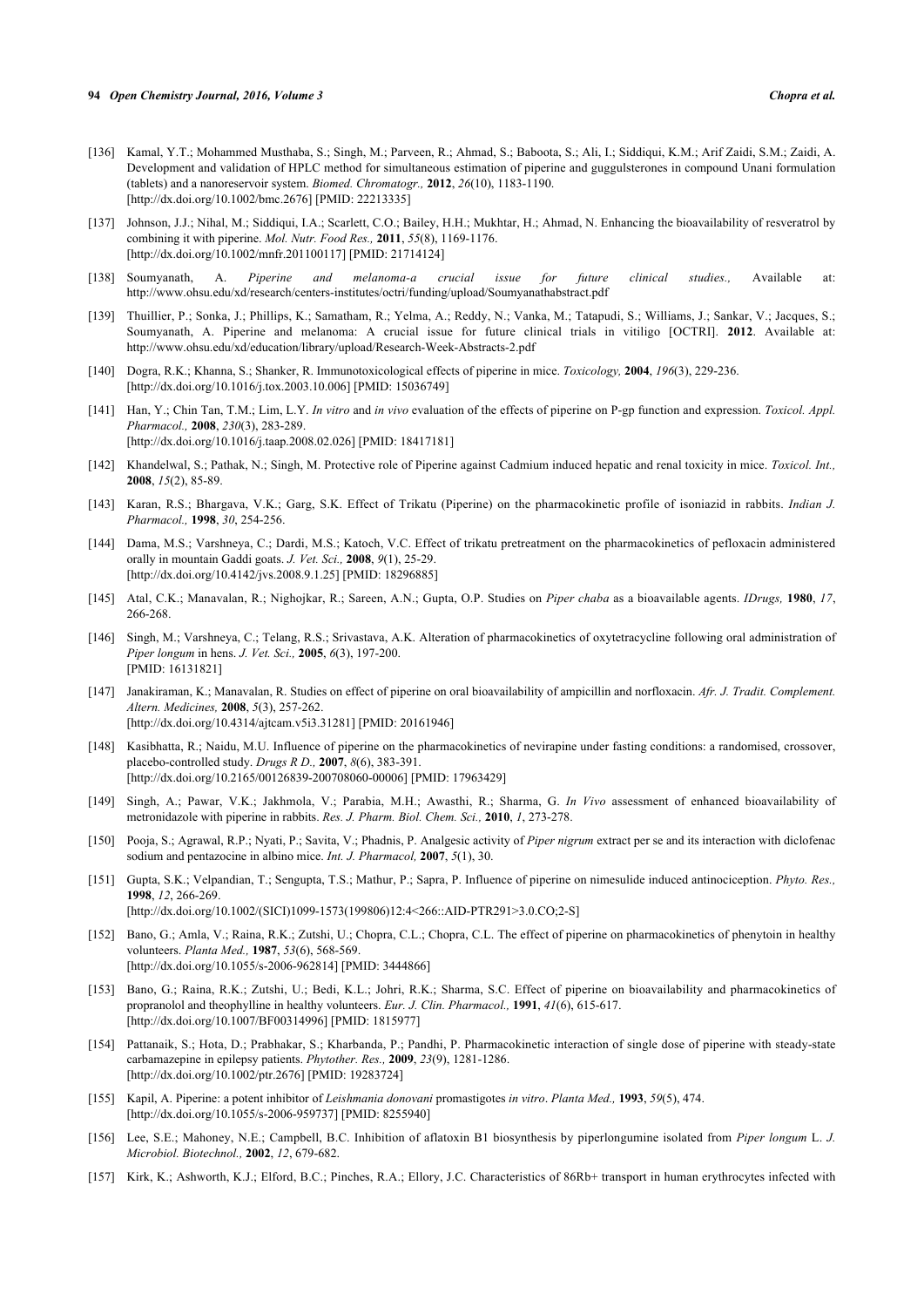*Plasmodium falciparum. Biochim. Biophys. Acta,* **1991**, *1061*(2), 305-308. [\[http://dx.doi.org/10.1016/0005-2736\(91\)90296-K](http://dx.doi.org/10.1016/0005-2736(91)90296-K)] [PMID: [1998699\]](http://www.ncbi.nlm.nih.gov/pubmed/1998699)

- [158] Madhyastha, M.S.; Bhat, R.V. Aspergillus parasiticus growth and aflatoxin production on black and white pepper and the inhibitory action of their chemical constituents. *Appl. Environ. Microbiol.,* **1984**, *48*(2), 376-379. [PMID: [6435523\]](http://www.ncbi.nlm.nih.gov/pubmed/6435523)
- [159] Bhutani, M.K.; Bishnoi, M.; Kulkarni, S.K. Anti-depressant like effect of curcumin and its combination with piperine in unpredictable chronic stress-induced behavioral, biochemical and neurochemical changes. *Pharmacol. Biochem. Behav.,* **2009**, *92*(1), 39-43. [\[http://dx.doi.org/10.1016/j.pbb.2008.10.007](http://dx.doi.org/10.1016/j.pbb.2008.10.007)] [PMID: [19000708\]](http://www.ncbi.nlm.nih.gov/pubmed/19000708)
- [160] Lee, S.A.; Hong, S.S.; Han, X.H.; Hwang, J.S.; Oh, G.J.; Lee, K.S.; Lee, M.K.; Hwang, B.Y.; Ro, J.S. Piperine from the fruits of *Piper longum* with inhibitory effect on monoamine oxidase and antidepressant-like activity. *Chem. Pharm. Bull. (Tokyo),* **2005**, *53*(7), 832-835. [\[http://dx.doi.org/10.1248/cpb.53.832](http://dx.doi.org/10.1248/cpb.53.832)] [PMID: [15997146\]](http://www.ncbi.nlm.nih.gov/pubmed/15997146)
- [161] Selvendiran, K.; Singh, J.P.; Krishnan, K.B.; Sakthisekaran, D. Cytoprotective effect of piperine against benzo[a]pyrene induced lung cancer with reference to lipid peroxidation and antioxidant system in Swiss albino mice. *Fitoterapia,* **2003**, *74*(1-2), 109-115. [\[http://dx.doi.org/10.1016/S0367-326X\(02\)00304-0\]](http://dx.doi.org/10.1016/S0367-326X(02)00304-0) [PMID: [12628402](http://www.ncbi.nlm.nih.gov/pubmed/12628402)]
- [162] Muhtaseb, M.S.; El Talwar, D.; Duncan, A.; St, J. Oreilly, D.; Mckee, R.F.; Anderson, J.H.; Foulisa, F.I.G. Free radical activity and lipid soluble anti-oxidant vitamin status in patients with long-termileal pouch-anal anastomosis. *Colorectal Dis.,* **2008**, *11*, 67-72. [\[http://dx.doi.org/10.1111/j.1463-1318.2008.01517.x\]](http://dx.doi.org/10.1111/j.1463-1318.2008.01517.x) [PMID: [18400037](http://www.ncbi.nlm.nih.gov/pubmed/18400037)]
- [163] Manoharan, S.; Balakrishnan, S.; Menon, V.P.; Alias, L.M.; Reena, A.R. Chemopreventive efficacy of curcumin and piperine during 7,12 dimethylbenz[a]anthracene-induced hamster buccal pouch carcinogenesis. *Singapore Med. J.,* **2009**, *50*(2), 139-146. [PMID: [19296028\]](http://www.ncbi.nlm.nih.gov/pubmed/19296028)
- [164] Selvendiran, K.; Sakthisekaran, D. Chemopreventive effect of piperine on modulating lipid peroxidation and membrane bound enzymes in benzo(a)pyrene induced lung carcinogenesis. *Biomed. Pharmacother.,* **2004**, *58*(4), 264-267. [\[http://dx.doi.org/10.1016/j.biopha.2003.08.027\]](http://dx.doi.org/10.1016/j.biopha.2003.08.027) [PMID: [15183854](http://www.ncbi.nlm.nih.gov/pubmed/15183854)]
- [165] Nirala, S.K.; Bhadauria, M.; Mathur, R.; Mathur, A. Influence of alpha-tocopherol, propolis and piperine on therapeutic potential of tiferron against beryllium induced toxic manifestations. *J. Appl. Toxicol.,* **2008**, *28*(1), 44-54. [\[http://dx.doi.org/10.1002/jat.1250\]](http://dx.doi.org/10.1002/jat.1250) [PMID: [17429802](http://www.ncbi.nlm.nih.gov/pubmed/17429802)]
- [166] Ibrahim, M.; Khaja, M.N.; Aara, A.; Khan, A.A.; Habeeb, M.A.; Devi, Y.P.; Narasu, M.L.; Habibullah, C.M. Hepatoprotective activity of *Sapindus mukorossi* and *Rheum emodi* extracts: *in vitro* and *in vivo* studies. *World J. Gastroenterol.,* **2008**, *14*(16), 2566-2571. [\[http://dx.doi.org/10.3748/wjg.14.2566\]](http://dx.doi.org/10.3748/wjg.14.2566) [PMID: [18442207](http://www.ncbi.nlm.nih.gov/pubmed/18442207)]
- [167] Choi, B.M.; Kim, S.M.; Park, T.K.; Li, G.; Hong, S.J.; Park, R.; Chung, H.T.; Kim, B.R. Piperine protects cisplatin-induced apoptosis *via* heme oxygenase-1 induction in auditory cells. *J. Nutr. Biochem.,* **2007**, *18*(9), 615-622. [\[http://dx.doi.org/10.1016/j.jnutbio.2006.11.012\]](http://dx.doi.org/10.1016/j.jnutbio.2006.11.012) [PMID: [17418561](http://www.ncbi.nlm.nih.gov/pubmed/17418561)]
- [168] Khan, M.; Siddiqui, M. Antimicrobial activity of fruits of *Piper longum. Nat. prod. Rad.,* **2007**, *6*, 111-113.
- [169] Naseri, M.K.; Yahyavi, H. Spasmolytic Activity of *Piper nigrum* fruit aqueous extract on rat Non-Pregnant Uterus. *Iranian J. Pharma. Therapeut,* **2007**, *6*, 35-40.
- [170] Prasad, N.S.; Raghavendra, R.; Lokesh, B.R.; Naidu, K.A. Spice phenolics inhibit human PMNL 5-lipoxygenase. *Prostaglandins Leukot. Essent. Fatty Acids,* **2004**, *70*(6), 521-528. [\[http://dx.doi.org/10.1016/j.plefa.2003.11.006](http://dx.doi.org/10.1016/j.plefa.2003.11.006)] [PMID: [15120715\]](http://www.ncbi.nlm.nih.gov/pubmed/15120715)
- [171] Appiah, I.; Milovanovic, S.; Radojicic, R.; Nikolic-Kokic, A.; Orescanin-Dusic, Z.; Slavic, M.; Trbojevic, S.; Skrbic, R.; Spasic, M.B.; Blagojevic, D. Hydrogen peroxide affects contractile activity and anti-oxidant enzymes in rat uterus. *Br. J. Pharmacol.,* **2009**, *158*(8), 1932-1941. [\[http://dx.doi.org/10.1111/j.1476-5381.2009.00490.x\]](http://dx.doi.org/10.1111/j.1476-5381.2009.00490.x) [PMID: [19917063](http://www.ncbi.nlm.nih.gov/pubmed/19917063)]
- [172] Iwashita, M.; Saito, M.; Yamaguchi, Y.; Takagaki, R.; Nakahata, N. Inhibitory effect of ethanol extract of *Piper longum* L. on rabbit platelet aggregation through antagonizing thromboxane A2 receptor. *Biol. Pharm. Bull.,* **2007**, *30*(7), 1221-1225. [\[http://dx.doi.org/10.1248/bpb.30.1221\]](http://dx.doi.org/10.1248/bpb.30.1221) [PMID: [17603157](http://www.ncbi.nlm.nih.gov/pubmed/17603157)]
- [173] Vijayakumar, R.S.; Surya, D.; Nalini, N. Antioxidant efficacy of black pepper (*Piper nigrum* L.) and piperine in rats with high fat diet induced oxidative stress. *Redox Rep.,* **2004**, *9*(2), 105-110. [\[http://dx.doi.org/10.1179/135100004225004742\]](http://dx.doi.org/10.1179/135100004225004742) [PMID: [15231065](http://www.ncbi.nlm.nih.gov/pubmed/15231065)]
- [174] Hlavackova, L.; Urbanova, A.; Ulicna, O.; Janega, P.; Cerna, A.; Babal, P. Piperine, active substance of black pepper, alleviates hypertension induced by NO synthase inhibition. *Bratisl. Lek Listy (Tlacene Vyd),* **2010**, *111*(8), 426-431. [PMID: [21033621\]](http://www.ncbi.nlm.nih.gov/pubmed/21033621)
- [175] Shukla, R.; Surana, S.J.; Tatiya, A.U.; Das, S.K. Investigation of hepatoprotective effects of piperine and silymarin on D-galactosamine induced hepatotoxicity in rats. *RJPBCS,* **2011**, *2*, 975-982.
- [176] Matsuda, D.; Ohte, S.; Ohshiro, T.; Jiang, W.; Rudel, L.; Hong, B.; Si, S.; Tomoda, H. Molecular target of piperine in the inhibition of lipid droplet accumulation in macrophages. *Biol. Pharm. Bull.,* **2008**, *31*(6), 1063-1066. [\[http://dx.doi.org/10.1248/bpb.31.1063\]](http://dx.doi.org/10.1248/bpb.31.1063) [PMID: [18520030](http://www.ncbi.nlm.nih.gov/pubmed/18520030)]
- [177] Lambert, J.D.; Hong, J.; Kim, D.H.; Mishin, V.M.; Yang, C.S. Piperine enhances the bioavailability of the tea polyphenol (-)-